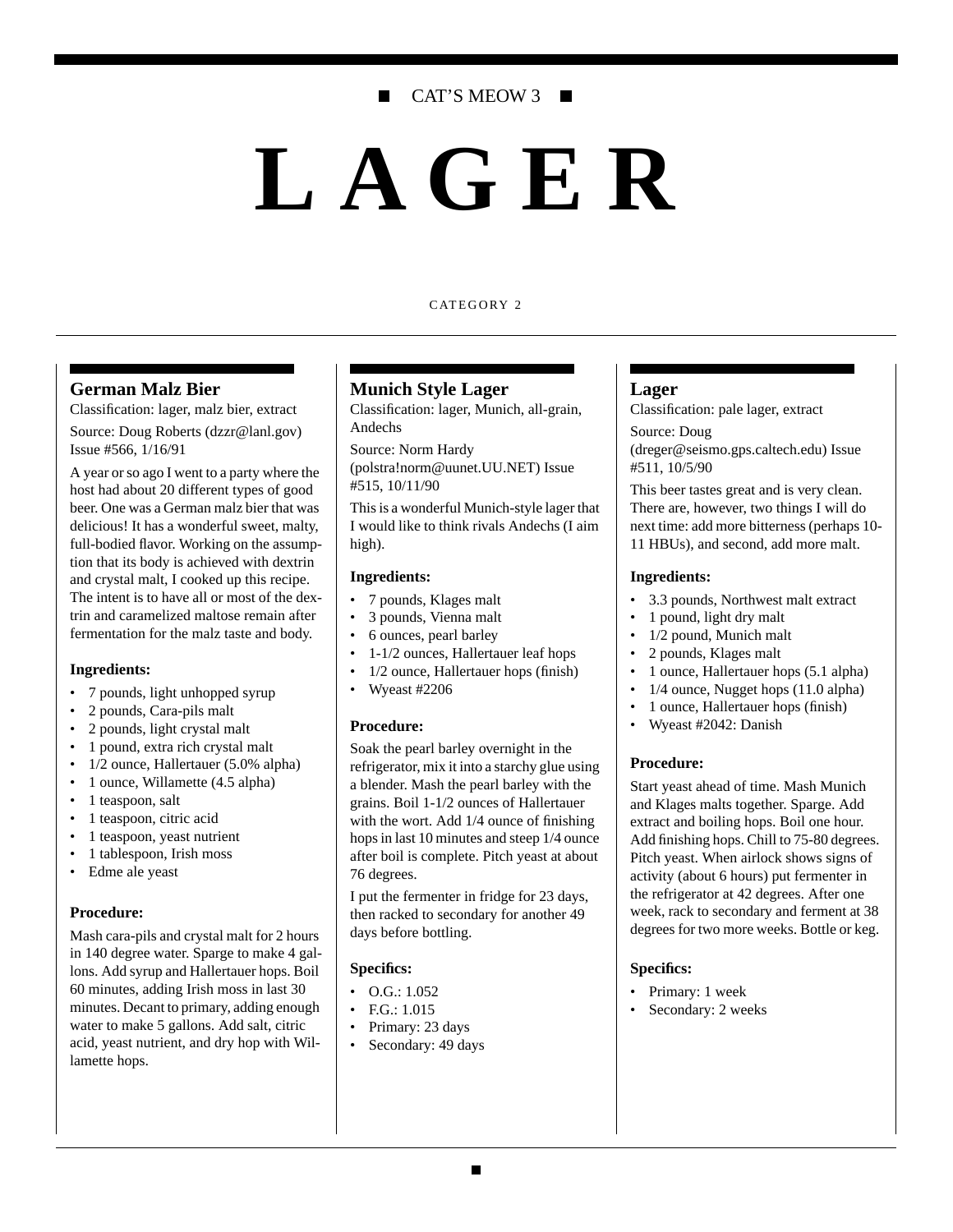# **B.W. Lager**

Classification: amber lager, Vienna, allgrain

Source: Alex Jenkins (atj@ mirror.tmc.com) Issue #57, 1/24/89

Tastes great, but low alcohol according to the measurements. Nice amber lager.

# **Ingredients:**

- 7 pounds, cracked lager malt
- 5 pounds, amber dry malt extract
- 1 teaspoon, gypsum
- 2500 mg, ascorbic acid
- 2 ounces, Talisman leaf hops
- 1 teaspoon, Irish moss
- 1/2 ounce, Hallertauer leaf hops
- 1 ounce, Willamette hops pellets
- Red Star lager yeast

## **Procedure:**

Add grain to 2-1/2 gallons of 170 degree water giving an initial heat of 155 degrees and a pH of 5.3. Maintain temperature at 130-150 degrees for 2 hours. Sparge. Bring to boil. Add extract, and Talisman hops. In last 20 minutes add Irish moss. In last 10 minutes add Hallertauer hops. Strain wort and cool. Add Willamette pellets for aroma. Pitch yeast.

# **Specifics:**

- $\bullet$  O.G.: 1.029
- F.G.: 1.020
- Primary: 30 days

# **Lager**

Classification: pale lager, partial mash

Source: Alex Jenkins (atj@ mirror.tmc.com) Issue #57, 1/24/89

Higher gravity than previous recipe (B.W. Lager) reflecting a more effective mash. On day 2 of ferment the bubbler got clogged and was replace with blow tube. The resulting beer was fairly amber, not too sweet, with a certain dryness in the aftertaste.

# **Ingredients:**

- 7 pounds, cracked lager malt
- 1250 mg, ascorbic acid
- 3.3 pounds, light unhopped John Bull malt extract
- 1-1/2 ounces, Northern Brewer hops pellets
- 1 ounce, Talisman leaf hops
- 1 teaspoon, Irish moss
- 1 ounce, Willamette hops pellets
- Red Star lager yeast

# **Procedure:**

Add grain to 2-1/2 gallons 170 degree water giving initial heat of 155 degrees. Maintain temperature for two hours. Sparge and add malt extract. Bring to boil. Add Northern Brewer hops, Talisman hops, and Irish moss in last 20 minutes of boil. Dry hop with Willamette pellets and cool. Add water to make 5 gallons and pitch yeast.

# **Specifics:**

- $\bullet$  O.G.: 1.046
- F.G.: 1.018
- Primary: 25 days

# **Twelfth Lager**

Classification: pale lager, all-grain

Source: Alex Jenkins (atj@ mirror.tmc.com) Issue #57, 1/24/89

Slightly hazy and very light colored. This should not lack body.

# **Ingredients:**

- 10 pounds, lager grain
- 4000 mg, ascorbic acid
- 1 pound, light dry malt extract
- 9 ounces, Chinese yellow lump sugar
- 1 ounce, Talisman hops (leaf)
- 1 ounce, Hallertauer hops pellets
- 1 teaspoon, Irish moss
- 1 ounce, Cascade hops
- Red Star ale yeast

# **Procedure:**

Add grain to 3 gallons of 170 degree water giving an initial heat of 155 degrees. Mash at 130-155 degrees for 2 hours. Sparge and add extract and Chinese lump sugar. Boil. In last 20 minutes add Talisman hops. In last 10 minutes add Hallertauer hops and Irish moss. Strain. Add Cascade hops and steep. Strain into fermenter when cool and pitch yeast.

# **Specifics:**

- O.G.: 1.043
- F.G.: 1.010
- Primary: 35 days

# **Pilsner**

Classification: pale lager, pilsner, extract Source: Erik Henchal (henchal@wrair.ARPA) Issue #128, 4/15/89

This recipe has produced one of the finest pilsners I have ever made. What could be simpler?

## **Ingredients:**

- 4 pound can, Mountmellick hopped light malt extract
- 3 ounces, crystal malt
- 2 teaspoons, gypsum
- 1/4 ounce, Saaz hops (boil)
- 1/2 ounce, Saaz hops (finish)
- Wyeast #2007

# **Procedure:**

This recipe makes 5-1/2 gallons. Make 2 quart starter for yeast. Steep crystal malt at 170 degrees for 20 minutes in brew water. Remove grains. Boil extract and boiling hops for 75 minutes. Add finishing hops in last 10 minutes. Conduct primary fermentation at 47-49 degrees for 3 weeks. Lager for 4 weeks at 30 degrees.

## **Specifics:**

- Primary: 3 weeks
- Secondary: 4 weeks

# **Number 17**

Classification: pale lager, extract Source: John Watson (watson@ pioneer.arc.nasa.gov) Issue #541, 11/21/90 Color similar to any American lager. Tastes much better, very mellow. The goal was to brew 5 gallons of beer while only spending \$10. This came to about \$11. I'm not sure what drives me to such frugalness, but having grown up with American beer, sometimes I would rather have it with certain foods, like pizza.

# **Ingredients:**

- 3.3 pounds, plain light malt extract
- 2.2 pounds, maltose
- 3/4 ounce, Cascade hops (boil)
- 3/4 ounce, Cascade hops (finish)
- yeast, cultured from a Sierra Nevada bottle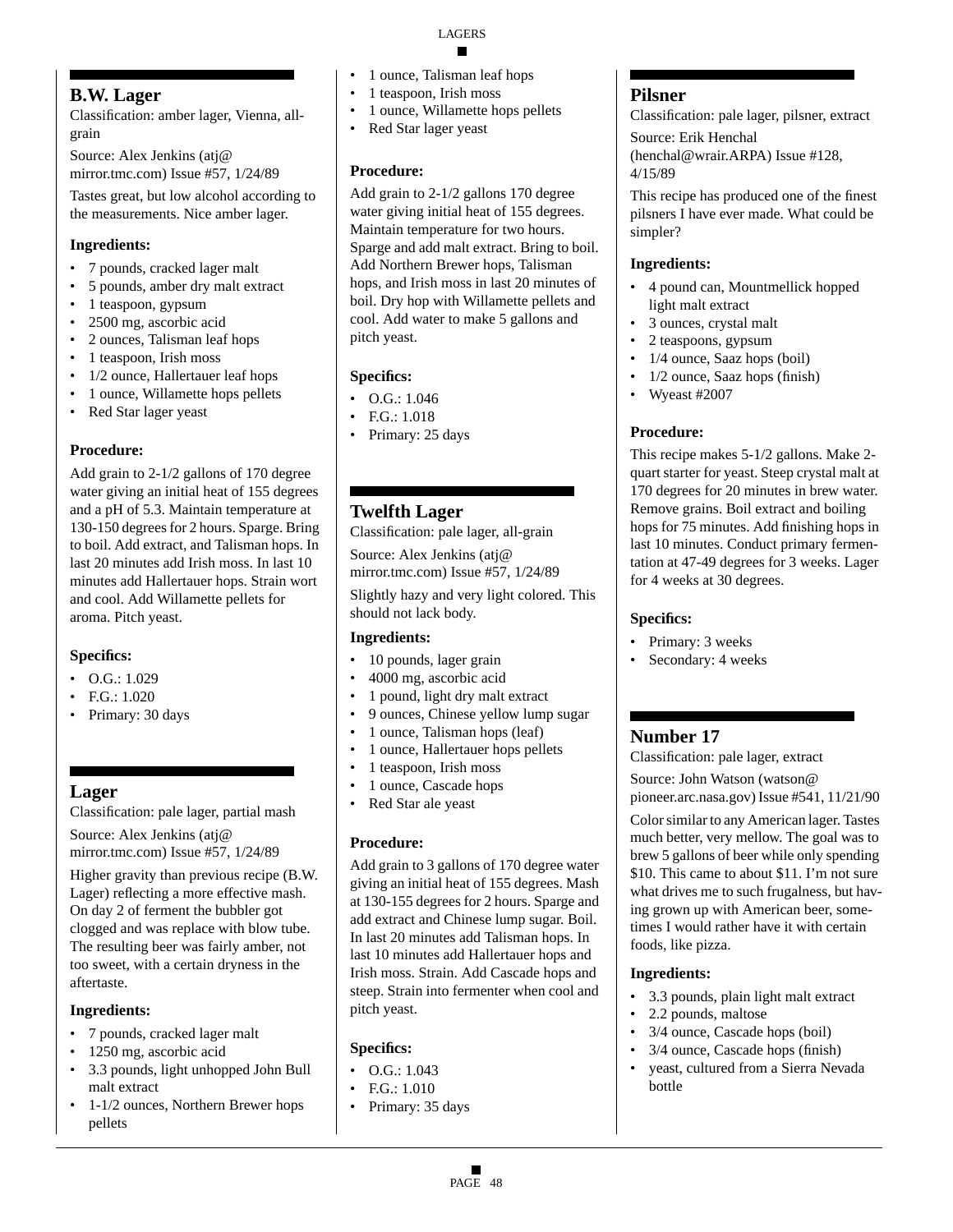The maltose is a cheap rice-malt mix obtainable from oriental markets. Boil malt, hops, and maltose in 2-1/2 gallons of cold water. In last 2 minutes, add the finishing hops. The yeast was cultured from a bottle of Sierra Nevada pale ale. By the next day, the yeast did not seem to start, so I added a packet of Vierrka lager yeast. Rack to secondary after one week. After another week, prime with 3/4 cup corn sugar and bottle.

# **Specifics:**

- $\bullet$  O.G.: 1.038
- F.G.: 1.006
- Primary: 1 week
- Secondary: 1 week

# **Maerzen Beer**

Classification: amber lager, partial mash, Vienna, Maerzen

Source: Florian Bell (florianb%tekred.cna.tek.com@RELAY. CS.NET) Issue #424, 5/24/90

This brew was dark brown-red with a distinct nutty flavor coming from the toasted malt barley. A good head, little chill haze.

# **Ingredients:**

- 4 pounds, pale malt
- 3 pounds, light dry extract
- $1/2$  pound, crystal malt  $(40L)$
- 2 ounces, chocolate malt
- 1/2 pound, toasted malt
- 1/2 pound, Munich malt
- 2 ounces, dextrin malt
- 2-1/2 ounces, Tettnanger hops (4.2 alpha)
- 1/2 ounce, Cascade hops (5.0 alpha)
- 3 teaspoons, gypsum
- Vierka dry lager yeast

# **Procedure:**

Make up yeast starter 2 days before brewing. Grind all grains together, dough-in with 5 cups warm water. Use 3 quarts water at 130 degrees to bring up to protein rest temperature of 122 degrees. Set for 30 minutes. Add 8 pints of boiling water and heat to 154 degrees. Set for at least 30 minutes. Bring to 170 degrees for 5 minutes for mash out. Sparge with 2 gallons water. Add dry extract, bring to boil. Boil 15 minutes and add one ounce of Tettnanger. Boil one hour. Add 1 ounce of Tettnanger at 30 minutes. Add 1/2 ounce of Tettnanger and 1/2 ounce of Cascade at 5 minutes (with Irish moss if desired). Strain and chill. Rack off trub. Pitch yeast. Ferment at 68 degrees for 3 days. Rack to secondary and lager 18 days at 42 degrees. After 18 days keg and lager an additional 17 days.

# **Specifics:**

- $\bullet$  O.G.: 1.056
- F.G.: 1.020
- Primary: 3 days
- Secondary: 15 days

# **Helles Belles Maibock**

Classification: bock, helles, maibock, allgrain, pale lager

Source: Chuck Cox (bose!synchro!chuck@uunet.UU.NET) Issue #556, 12/18/90

Ingredients: (for 10 gallons)

- 18 pounds, pale unhopped extract
- 2 pounds, crystal malt
- 1 pound, lager malt
- 1 pound, toasted malt
- 1 teaspoon, Irish moss
- 14 HBUs, Hallertauer hops (boil)
- 14 HBUs, Tettnanger hops (boil)
- 1/2 ounce, Hallertauer hops (finish)
- 1/2 ounce, Tettnanger hops (finish)
- Anheuser-Busch yeast

#### **Procedure:**

This is a 10-gallon partial mash recipe. Use standard procedures, brewing about 7 gallons of wort in a 10-gallon kettle, followed by a 7- gallon primary and 2 5-gallon secondaries. Then keg (or bottle). The toasted malt was done 5 minutes in a 350 degree oven. The yeast was cultured from bakers yeast.

# **Dos Equis**

Classification: amber lager, Vienna, allgrain

Source: Len Reed (lbr%holos0@gatech.edu) Issue #414, 5/8/90

#### **Ingredients:**

- 3.3 pounds 6-row malt (1.6L)
- 1.1 pound 2-row malt (1.2L)
- 1/3 pound Munich malt (9.7L)
- 1/4 pound crystal malt (80L)
- Hallertauer hops
- yeast

# **Pilsner Urquell**

Classification: pale lager, pilsner, extract Source: Don McDaniel (dinsdale@ chtm.unm.edu) Issue #639, 5/17/91

The yeast I used produced a very clean, clear beer and I'd recommend it highly. It you haven't gotten into liquid yeast cultures yet, do it for this batch. The difference is tremendous. Also I feel the key to success here are:

- The lightest extract you can find. • Fresh hops or pellets packed in
- Nitrogen (only Saaz will do).
- Liquid yeast fermented at a steady low temp.

## **Ingredients:**

- 4 pound can, Alexander's Pale malt extract syrup
- 2-1/3 pounds, light dry malt extract
- 15 AAU's, Saaz hops
- Wyeast 2007 Bohemian Pilsner yeast

## **Procedure:**

Bring extracts and 2 gallons of water to boil. Add 5 AAU's of Saaz hops at beginning of boil. Add 5 AAU's again at 30 minutes and at 10 minutes. Pitch yeast when cool.

# **Specifics:**

- $\bullet$  O.G.: 1.050
- 1.010-1.008
- Primary: 50 degrees

# **Beat Me Over the Head with a Stick Bock**

Classification: bock, dark lager, partial extract

Source: Michael Zentner (zentner@ ecn.purdue.edu) Issue #644, 5/24/91

Don't worry...give partial mashing a try. Before doing it, my biggest worry was how to keep the temperature constant. During each phase of the mash, I only had to add heat once to keep it within a degree or so.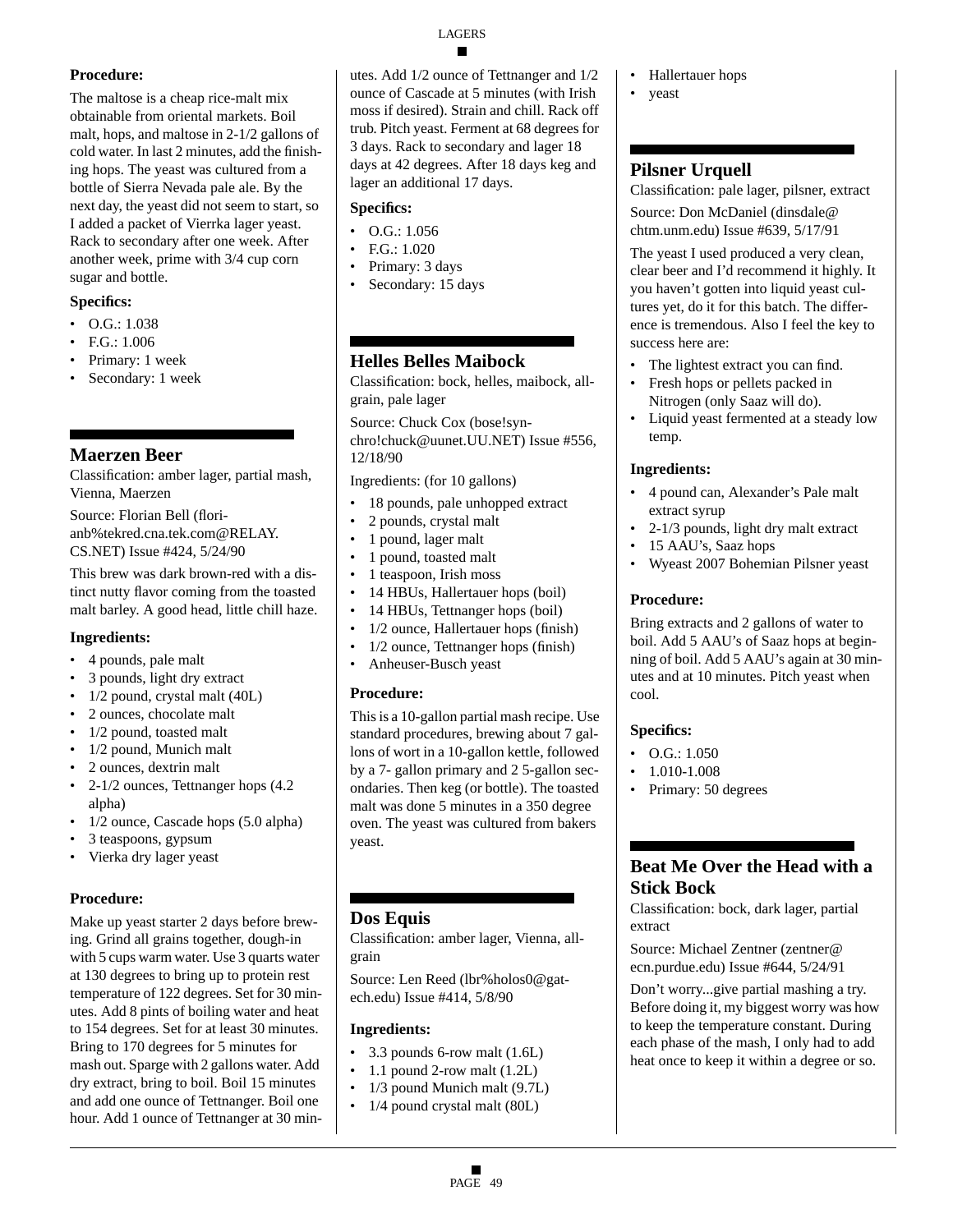## **Ingredients:**

- 6.6 pounds, John Bull light malt extract
- 3 pounds, Klages malt
- 1/2 pound, chocolate malt
- 2--3/4 ounce, 4.7% AAU Willamette flowers (60 minute boil)
- 1/2 ounce, 4.7% Willamette flowers (2) minute steep)
- lager yeast (I used MeV)
- 10 grams, Burton salts

# **Procedure:**

Bring 3 qt + 2 cups of water to 130 degrees. Add cracked Klages and chocolate malts (temp = 122 degrees). Rest 30 min. Add 7 cups of 200 degrees water to bring temp up to 150 degrees. Rest 30 min. Bring up to 158 degrees with burner. Rest 20 minutes. Mash out at 170 degrees. Sparge with 7 quarts of 170 degrees water, recycling the first runoff. Add malt extract and boil as normal. Chill the wort and pitch. Aerate vigorously with a hollow plastic tube...there's no need to get fancy equipment here. With the hollow tube I can whip up a 3" head of froth on the chilled wort. Bubbling activity is almost always evident within 8-10 hours of pitching a 12-18 oz starter solution. Ferment as you would a lager.

# **Specifics:**

- $\bullet$  O.G.: 1.072
- F.G.: 1.021

# **Light Wheat Lager**

Classification: pale lager, extract, wheat Source: joshua.grosse@amail.amdahl.com Issue #732, 9/26/91

My thinking was that I wanted to extract as much fermentable sugars as possible from the wheat I was using as an adjunct, as the wort is an extremely light one. I made it lightly hopped so that the hopping wouldn't overpower the tanginess of the small amount of wheat. I also lagered to hopefully get a smoother, less estery quality. You might consider mashing wheat with added enzymes. I did it because I partial- mashed; you might wish to do so because of a high wheat to barley ratio.

# **Ingredients:**

- 3.3 pounds, M&F light extract
- 1 pound, Malted wheat
- 3/4 ounce, Hallertauer (boiling)
- 1/4 ounce, Hallertauer (finishing)
- 2 teaspoon, Gypsum
- 1/4 teaspoon, Alpha Amylase
- 1 teaspoon, Irish Moss
- 3/4 cup, Dextrose (for priming)
- Wyeast Pilsner Culture

# **Procedure:**

Mash the wheat with Alpha Amylase at 135 degrees for 1-3 hours in 1 quart of water. Test with Iodine. Sparge with 3 quarts of water and boil before adding the extract to avoid enzymatic changes to the barley malt. Irish Moss for the last 10 minutes of the boil and the finishing hops for the last 2 minutes. Ferment at 40-45 degrees for 6 weeks to 3 months. I found that all the starch completed conversion at the end of one hour. I held the mash temp at

130-135 in about 1 quart of water by mashing in a microwave oven with a temperature probe. The dissolved sugars were fairly low. SG was 1.027.

# **Specifics:**

- O.G.: 1.027
- Primary: 6 weeks
- Secondary: 3 months at 40-45 degrees

# **Munich Beer**

Classification: pale lager, all-grain, Munich

Source: Brian Bliss (bliss@csrd.uiuc.edu) Issue #738, 10/4/91

The wort really needed to to be dry hopped longer---the pellets never really completely dissolved, and kind of filtered themselves out in the siphon. Serve very cold or very warm.

# **Ingredients:**

- 10 pounds, pale alt malt
- 5 pounds, Munich malt
- 1/2 pound, dextrin malt
- 1-1/2 pounds, amber crystal malt
- 1 ounce, gypsum
- 1/3 ounce, Burton H2O salts
- 5-1/2 grams, Hallertauer
- 1-1/2 ounces, Cascade 60 min
- 1/4 ounce, Cascade 30 min
- 1/4 ounces, Cascade 15 min
- 1/4 ounce, Hallertau (dry hop)
- Wyeast Munich beer yeast
- Polyclar

# **Procedure:**

Use standard mashing procedure. Sparge. Boil 90 minutes. Add Hallertauer at beginning of boil. Add 1-1/2 ounces Cascades 30 minutes into boil. Add 1/4 oz Cascades at 60 minutes. Add final 1/4 ounces Cascades for the last 15 minutes. Cool. Pitch yeast. Ferment at 40 degrees for 2 months. Add polyclar, rack to secondary and dry hop with 1/4 oz Hallertau pellets two days later. After a week move to room temperature and let sit for another week. Bottle.

## **Specifics:**

- O.G.: 1.077 (3 gallons)
- Primary: 2 months at 40 degrees
- Secondary: 9 days at 40 degrees, 1 week at room temperature

# **High-Gravity Bock**

Classification: bock, dark lager, dopplebock, all-grain

Source: Tom Lyons (76474.2350@compuserve.com) Issue #811, 1/28/92

I brewed a high-gravity bock last weekend, and wonder what I can do toget as complete a fermentation as possible. My SG reading was 1.136, part of which I think is attributable to some trub in my sample, but it still is chock full of fermentables. I pitched Wyeast London Ale, cause it's what I had.

# **Ingredients:**

- 8 pounds, pale malt
- 1 pound, Vienna malt
- 1/2 pound chocolate malt
- 2--1/2 pounds, dark extract syrup
- 2--1/2 pounds, light DME
- 1 ounce, Chinook 12.5% alpha boil
- 1 ounce, Hallertau finish
- yeast

# **Procedure:**

Grains mashed in a RIMS. Extracts added to boil. Forgot my Irish Moss . I used Wyeast London Ale because it's what I had.

## **Specifics:**

• O.G.: 1.136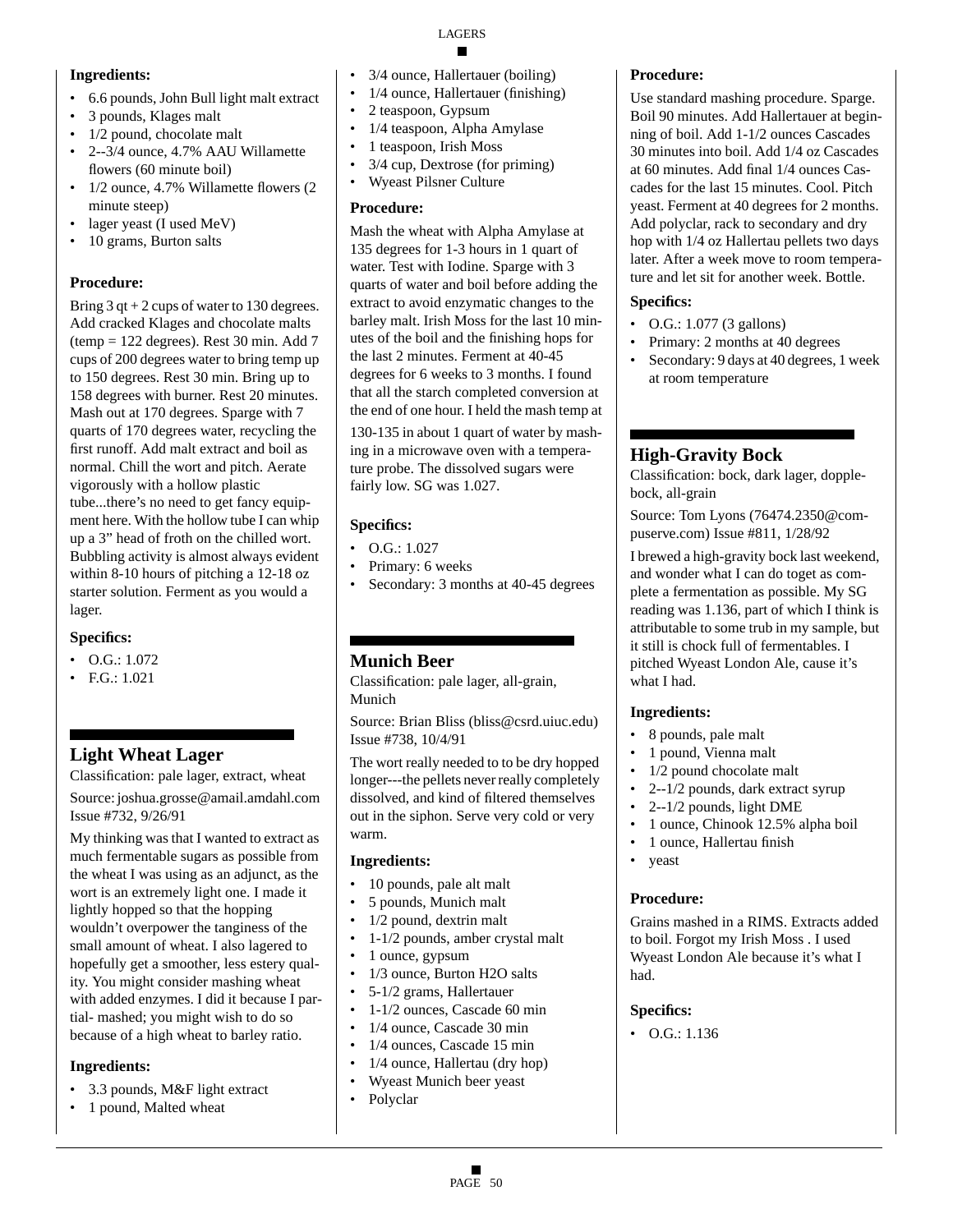# **Burst Bubbles, No Troubles Munich Dunkel**

Classification: dark lager, Munich, allgrain

Source: Stephen Russell

(srussell@snoopy.msc.cornell.edu) Issue #788, 12/24/91

## **Ingredients:**

- 6 pounds, Klages
- 1 1/2 pounds, Vienna
- 1 pound, light Munich
- 1 pound, dark Munich
- 1 1/2 pounds, dark crystal
- 1/5 pounds, chocolate malt
- 1/2 ounce, Hersbrucker plugs (2.9%) alpha)
- 1/2 ounce, Northern Brewer plugs (7.5%)
- 1 ounce, Hersbrucker plugs
- 1/2 ounce, Hersbrucker plugs
- 1/2 ounce, Tettnanger leaf hops
- 1/2 teaspoon, Irish Moss at 30 min
- WYeast #2308 Munich Lager

#### **Procedure:**

Dough in at 90 degrees and raise temperature to 155 degrees over 60 minutes. Saccharification rest of 1 hour at 155 degrees. Heat to mashout over 10 min and hold for 5 minutes. Mashout temperature: 164 degrees. Sparge with water acidified to pH 6.0 with lactic acid. Bring to a boil and add 1/2 ounce each of Herbrucker and Northern Brewer hops. Add 1 ounce of Hersbrucker at 30 minutes. Add 1/2 ounce Hersbrucker for final fifteen minutes of boil. Dry hop (during lagering stage) with 1/2 ounce of Tettnanger hops. Cool. Pitch yeast.

#### **Specifics:**

- $\bullet$  O.G.: 1.059
- F.G.: 1.014-1.016
- Primary: 2 weeks at 45-50 degrees
- Secondary: 2-3 weeks at 35-40 degrees

# **Brewhaus Golden Lager**

Classification: pale lager, all-grain

Source: Ron Downer, Brewhaus

#### **Ingredients:**

- 8 pounds, 2-row Klages malt
- 1/2 pound, 2-row German Munich malt
- 1-1/2 ounces, Perle hop pellets (6.2%) Alpha - boil)
- 1 ounce, Hallertau hop pellets (finish)
- 1 teaspoon, Irish Moss
- 1 teaspoon, gelatin finings
- 1 teaspoon, gypsum
- Lactic Acid (to bring mash water to pH 5.2)
- Wyeast #2308
- 2/3 cup, corn sugar (priming)

#### **Procedure:**

Mash grains at 152 degrees for two hours, or until conversion is complete. Sparge with 170 degree water to collect 6 gallons. Bring wort to a boil and let boil for 15 minutes before adding the boiling hops. Boil for one hour. Add Irish moss. Boil 30 minutes. (1 hour, 45 minutes total boiling time). Cut heat, add aromatic hops and let rest for 15 minutes. Force cool wort to yeast pitching temperature. Transfer cooled wort to primary fermenter and pitch yeast starter. Fine with geletin when fermentation is complete. Bottle with corn sugar boiled in one cup water.

## **Specifics:**

• O.G.: 1.047

# **Maibock**

Classification: bock, maibock, dark lager, all-grain

Source: Jim Larsen, (jal@techbook.com) r.c.b., 2/20/92

This was my first lager after 10 years of homebrewing many many ales. After racking to secondary, I noticed many small bubbles rising to the surface and forming a small head in the carboy (the sort of effect I've seen when dry-hopping), but the airlock remains flat. I fully expect the brew to take months to lager.

#### **Ingredients:**

- 10 pounds, Klages malt
- 3 pounds, Munich malt
- 1 ounce, Mt. Hood loose hops (60 minute boil)
- 1/2 ounce, Mt. Hood loose (30 minutes)
- 1/2 ounce, Mt. Hood loose (5 minutes)
- 1 teaspoon, Irish Moss
- Wyeast 2308 (Munich), in 1 pint 1.022 starter (1/10)

#### **Procedure:**

30-minute protein rest at 125 degrees Fmaibock 60-minute mash at 159 degrees F 15-minute mashout at 170 degrees F Primary and secondary fermentation insulated glass carboys at about 50 degrees F

#### **Specifics:**

 $\bullet$  O.G.: 1.061

# **Surprised Frog Lager**

Classification: pale lager, extract, honey Source: Jacob Galley, (gal2@midway.uchicago.edu) Issue #831, 2/25/92

Two weeks later (last night) I compared a re-refrigerated finished-at- room-temperature bottle to one of the normal cold ones. The cold one had NO head, was still plenty sweet, mild carbonation, very distinct ginger character, and had a "final" specific gravity of 1013. The warm one had a killer head that headed down the side of the bottle and stuck to the glass. It was not at all sweet; the ginger apparently contributed a significant amount of bitterness, and was no longer very recognizable. It comes off as a rather hoppy pilsner "with a twist." This is my best beer yet.

Based on Charlie Papazian's "Rocky Raccoon."

#### **Ingredients:**

- 3.3 pounds, Munton & Fison extra light extract
- $\sim$ 0.4 pounds (2/5 pound), Briess amber extract
- $1/2$  pound, crystal malt  $(40 L.)$
- 12 ounces, clover honey
- $1/2$  cup, corn sugar
- 1 ounce, Cascade hop pellets (60 minute boil)
- 3 ounces, grated ginger root (15 minute boil)
- 1/3 licorice stick
- Wyeast Pilsen liquid yeast

#### **Procedure:**

I measured the OG at 1026, although in hindsight I think the brew was still a little warm...

Let's call it 1035 or so.I put this in my fridge (42 F) on 9 December, in hopes that it would be finished by the time I got back from Xmas break. It certainly wasn't! On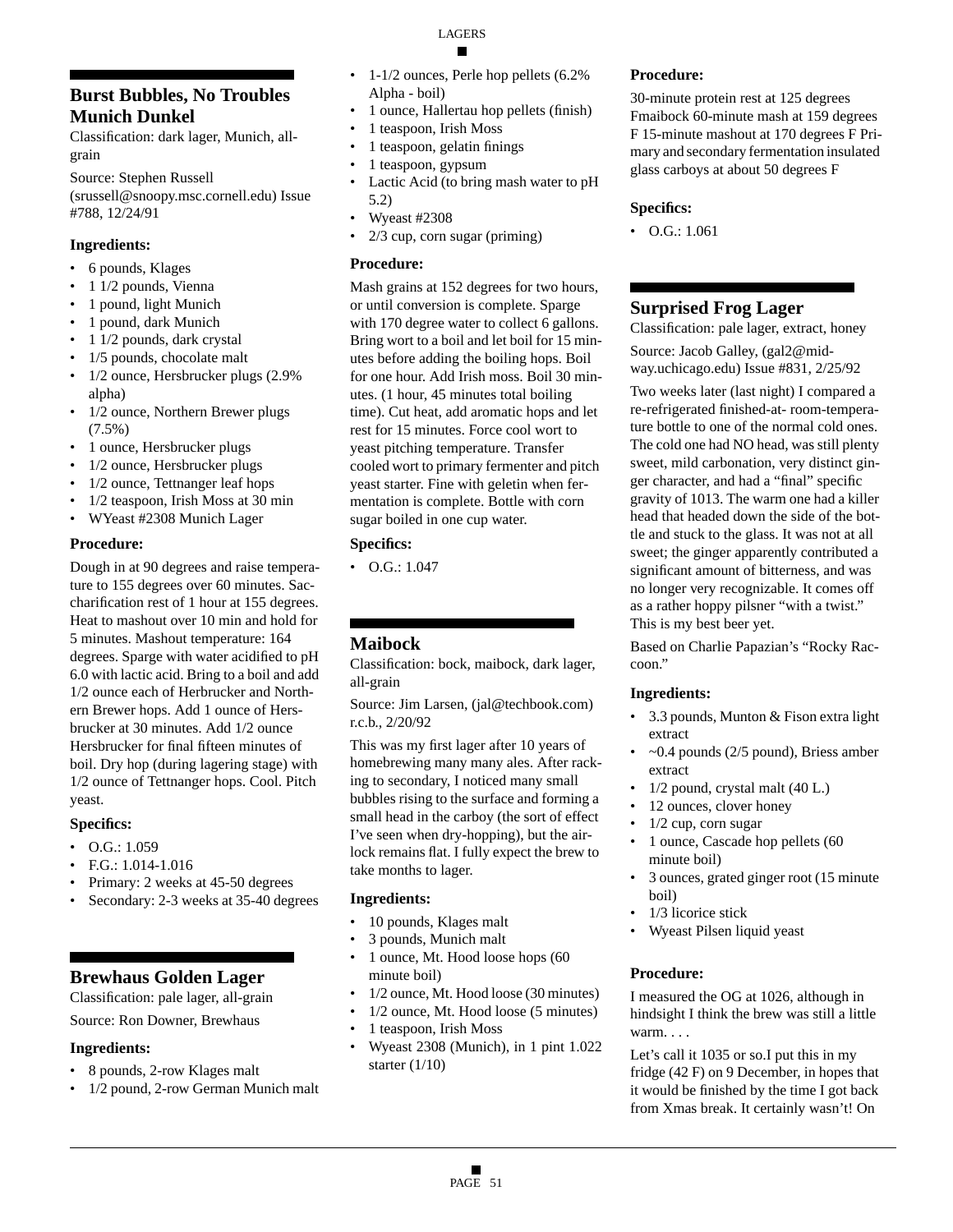16 January I measured the specific gravity at 1021, and it was still pretty sweet. On 8 February, though I knew that it was not done fermenting, I bottled with 1/2 cup corn sugar and put all the bottles back in my fridge. A day later, I decided to move two bottles into my pantry, to see if anything interesting would happen.

#### **Specifics:**

- O.G.: 1.035
- F.G.: 1.013

## **Moretti Amber Lager**

Classification: amber lager, Vienna, extract

Source: Tom Gemmell (tomge@microsoft.com) Issue #844, 3/16/92

If anyone does this brew I would like to compare notes.

#### **Ingredients:**

- 3/4 pound, crystal malt
- 3/4 pound, Munich malt
- 6--1/2 pounds, Ireks Munich amber extract
- 1--1/2 ounces, Cascade hops (60 minute boil)
- 1 ounce, Hallertauer hops (steep 5 minutes)
- Wyeast #2206 Bavarian
- 1 teaspoon, gypsum
- 1 teaspoon, Irish moss

#### **Procedure:**

All malt boiled for an hour. I started a yeast culture in 22oz champange bottle to kick start the brew. Pitched at 83 degrees F and by morning it was at 50 degrees in the garage. It is now sitting in a spare refer at 40 degrees. Unfortunately I left the brew on the its trub for 3 weeks before becoming enlightened about the nastiness that can introduce. I must admit it has a bit of offodor. No idea if this is normal or not.

#### **Specifics:**

- O.G.: 1.056
- F.G.: 1.022

## **Bock**

Classification: bock, dark lager, extract

Source: Michael Klett (klett@ghill.enet.dec.com) rec.crafts.brewing, 3/10/92

Based on the "True Brew Maestro Series Bock" kit.

I've finally starting quaffing this beer - it seems to keep improving as it ages in the bottle but is very tasty already. It is good heavy (tends towards the chewy side) brew with lots of flavor. It definately holds its own against pizza :-). I'm not a beer judge at all (beer is sort of like art - I don't know if its good or not but I know what I like). It has an interesting effect that a friend of mine pointed out with my Pale Ale (Mike's Pale Ale). When you take a sip you are rewarded with a great flavored beer. However, as soon as the swallowing motion is complete - there is no after taste at all - you might have just swallowed water! I'm finding that I prefer this since most beers that I don't like (Heineken comes to mind) have horrible after taste. When guests notice this effect I smile, shrug, and say, "Well, thats how FRESH beer is supposed to be."

#### **Ingredients:**

- 2 cans, M&F dark malt extract (3.3 pound cans)
- 1/2 pound, pale malt
- 1/4 pound, chocolate malt
- 1/4 pound, crystal malt
- 1 ounce, Hallertauer pellets
- 1 ounce, Tettnanger pellets
- 1 pack, Red Star lager yeast
- 3/4 cup, corn sugar

#### **Procedure:**

Roast pale grain in 350 oven for 10 minutes. Bring grains to boil in 2 cups water, 1/4 pound at a time. Strain grain water into brewpot and add water to 1--1/2 gallons. Add extract and Hallertauer. Boil 45 minutes. Add Tettnang and boil 1 minute. Pour 3--1/3 gallons cold water into bucket. Siphon in wort. Pitch yeast. Ferment at 50- 55. Rack to secondary after 2 weeks. Two weeks later, prime and bottle.

#### **Specifics:**

- $\bullet$  O.G.: 1.050
- F.G.: 1.010

# **Red Hickory Lager**

Classification: amber lager, extract Source: chrisbpj@ldpfi.dnet.dupont.com Issue #860, 4/9/9

I made this batch after taking quite a while brewing a wheat beer. I pulled a couple of bags of hops out of my freezer, grabbed two cans of malt, and threw together a quick-n-easy brew. The Bullion, Fuggles, and Willamette all smelled so good, I couldn't decide between them, and figured since they were only going in for a minute, why not try all three! Well, it turned out so good, I'll be making quite a bit more!

I'll probably try this as an ale next. It was quite clean as a lager, though with a good hoppy aroma (not too much hops flavor...). Might try Whitbread ale yeast, or a cleanfinishing Wyeast with some fruit subtleties. Also, might boil some of the finishing hops a bit longer to try to get some hops flavor. Good quenching Summer beer!

#### **Ingredients:**

- 3.3 pounds, M & F amber malt extract
- 3.3 pounds, M & F light malt extract
- 1 ounce, Saaz hops (60 minute boil)
- 2--3 pinches, Irish moss
- 1 ounce, Bullion pellets (boil 1 minute)
- 1 ounce, Fuggles hops (boil 1 minute)
- 1 ounce, Willamette hops (boil 1 minute)
- Whitbread lager yeast
- 3/4 cup, corn sugar (to prime)

# **Ersatz Pilsner Urquell**

Classification: pale lager, pilsner, all-grain, Pilsner Urquell

Source: Tony Babinec (tony@spss.com) Issue #905, 6/18/92

#### **Ingredients:**

Use either Dave Miller's or Greg Noonan's grain bill...

Dave Miller's grain bill:

- 8--1/2 pounds, 2--row pilsner malt
- $1/2$  pound, crystal malt  $(20 L)$ .
- 1/2 pound, cara-pils malt
- Greg Noonan's grain bill:
- 8 pounds, 2--row pilsner malt
- 1 pound, light Munich malt
- 1/2 pound, cara-pils malt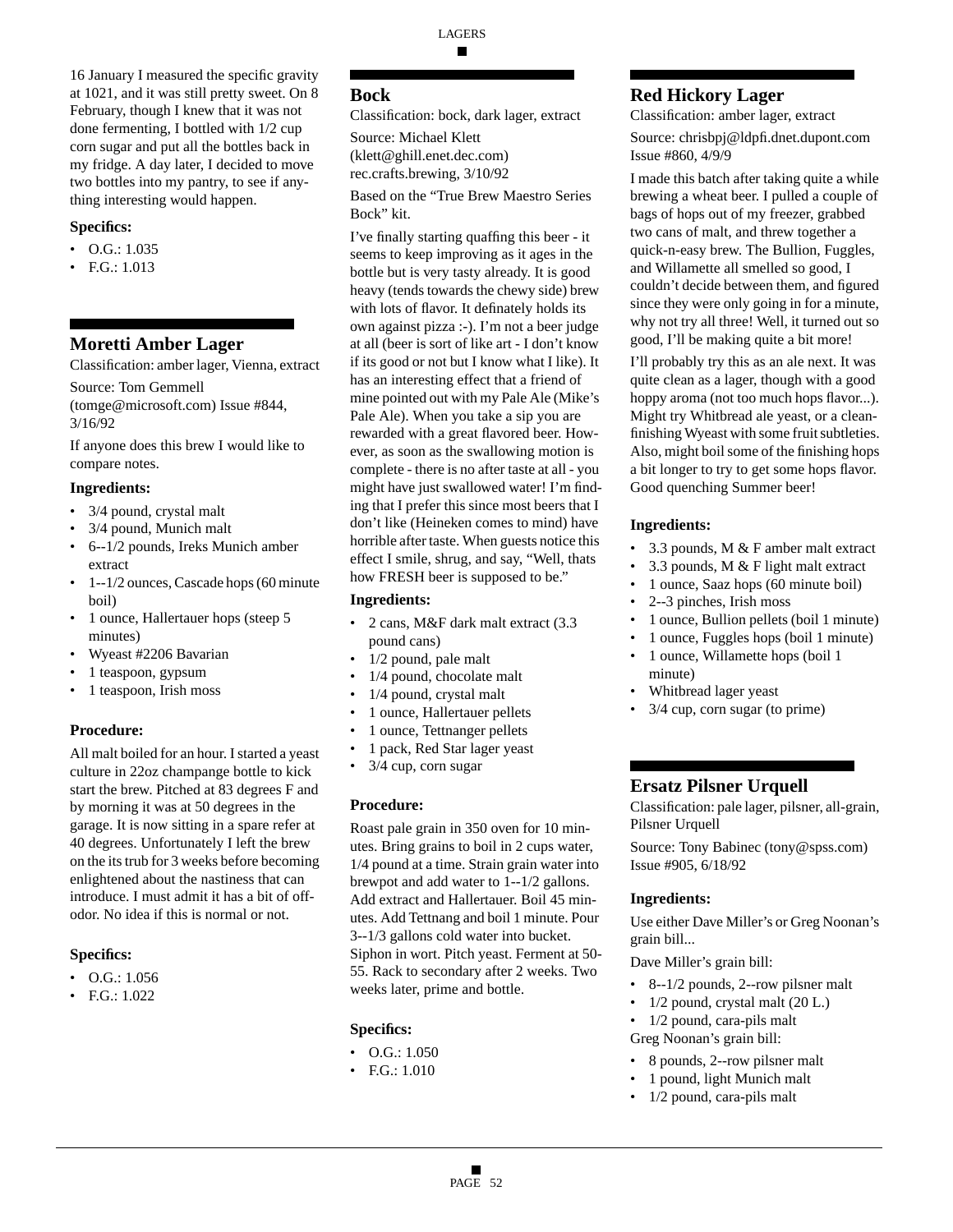Other ingredients:

- 4 ounces, Saaz hops (about 3% alpha)
- Wyeast Bohemian lager #2124 or Munich lager #2308

# **Procedure:**

Each recipe assumes 75% extract efficiency. Use the best German or Belgian pilsner malt you can find, rather than U.S. 2 row or U.S. 6-row malt. Likewise, use German or Belgian Munich malt if you can find it. In the recipes, the crystal malt and Munich malt impart some color, but otherwise will have slightly different flavoring properties.

Add hops following traditional German hop schedule: 2 ounces of Saaz 60 minutes before end of boil, 1 ounce 30 minutes before end of boil, and 1 ounce in last 10 minutes of boil. You could probably hop a bit more agressively than indicated. You might make a final aroma addition of another 0.5-1 ounce of Saaz right before end of boil. You also might consider dryhopping.

Water should be soft.

For starch conversion, aim at 153-4 degrees F for 90 minutes.

Pilsner Urquell cold-conditions for months, so you might try an extended lagering.

# **Chuckweiser**

Classification: pale lager, American lager, Budweiser, all-grain

Source: Chuck,

(KENYON%LARRY%erevax.BITNET@ pucc.Princeton.edu) Issue #923, 7/15/92

This recipe produces a light---but not thin tasting---North American style lager (steam?). The Tettnanger finishing hops gave a really nice fresh aroma to the beer.

# **Ingredients:**

- 5 pounds, lager malt
- 1 pound, flaked maize
- 1/2 pound, rice syrup/solids
- 1 ounce, Hallertauer leaf (alpha 4.0) (1 hour boil)
- 1 ounce, Saaz leaf (alpha 3.0) (1 hour boil)
- 1/4 ounce, Tettnanger leaf (alpha 4.0) (5 minute boil, 10 minute steep)
- Wyeast #2124

# **Procedure:**

Mash schedule: 30 min - Protein Rest @132F, 90 min - Slowly raise temp to 155F, 15 min - @155F, 15 min - Mash-out @170.

Bring mash liquid to a boil, add bittering hops (no hop bag for this one), boil 1hr. Add finishing hops, boil 5 minutes, steep 10 minutes, pour into primary, cool to 75F, and pitch yeast starter.

# **Specifics:**

- O.G.: 1.038
- F.G.: 1.008

# **Crystal-Malt Fest**

Classification: amber lager, Vienna, allgrain

Source: Tony Babinec (tony@spss.com) Issue #953, 8/24/92

This recipe was derived from a George and Laurie Fix recipe; it assumes an 80% extract efficiency.

The extract brewer can substitute a good German extract for the pilsner malt.

# **Ingredients:**

- 10 pounds, German or Belgian pilsner malt
- 6 ounces, German light crystal malt (10L)
- 6 ounces, German dark crystal malt (60L)
- 6 ounces, English caramel malt (120L)
- 3/4 ounce, Tettnanger (4% alpha), 45 minute boil
- 3/4 ounce, Styrian Golding (5% alpha), 30 minute boil
- 3/4 ounce, Saaz (3% alpha), 15 minute boil
- Wyeast Munich or Bavarian lager yeast

# **Procedure:**

Starch conversion rest at 150-152F for 90- 120 minutes.

# **Specifics:**

• O.G.: 1.060

# **Munich Fest**

Classification: amber lager, Munich, Vienna, all-grain

Source: Tony Babinec (tony@spss.com) Issue #953, 8/24/92

This recipe was derived from a Dave Miller recipe.

The extract brewer can substitute some good extract for the base malt, but ought to attempt a partial mash given the grain bill.

# **Ingredients:**

- 6 pounds, pilsner malt
- 3 pounds, Munich malt
- 3/4 pound, cara-pils malt
- 1/4 pound, 40L crystal malt
- 1/4 ounce, black malt (for color)
- 6--7 AAUs, Hallertauer, Tettnanger, Perle, or Mt. Hood hops

# **Procedure:**

For the hop schedule, follow the suggestions in Fix's recipe (above), with multiple additions and the last addition 15 minutes before the end of the boil.

# **Specifics:**

• O.G.: 1.054

# **Sam Atoms**

Classification: amber lager, Vienna, Maerzen, Samuel Adams, all-grain

Source: Bob Jones

(bjones@novax.llnl.gov) Issue #968, 9/14/92

This beer is a very close clone of Sam Adams. There is some sort of synergy between the cascade hops and kettle hops used here that is hard to explain. The flowery cascade nose is not present as you would expect. The nose is a more complex blend of malt and hops, sort of a spicy quality. I hope you all make as good a beer as this recipe made for me.

# **Ingredients: (10 gallons)**

- 21 pounds, pale malt (adjust to get specified O.G.)
- 2 pounds, crystal malt (40L), added in mashout
- 1 pound, cara-pils
- 1 pound, wheat malt
- 3 ounces, Tettnanger hops (4.5% alpha)
- 1 ounce, Perle hops (7.6% alpha)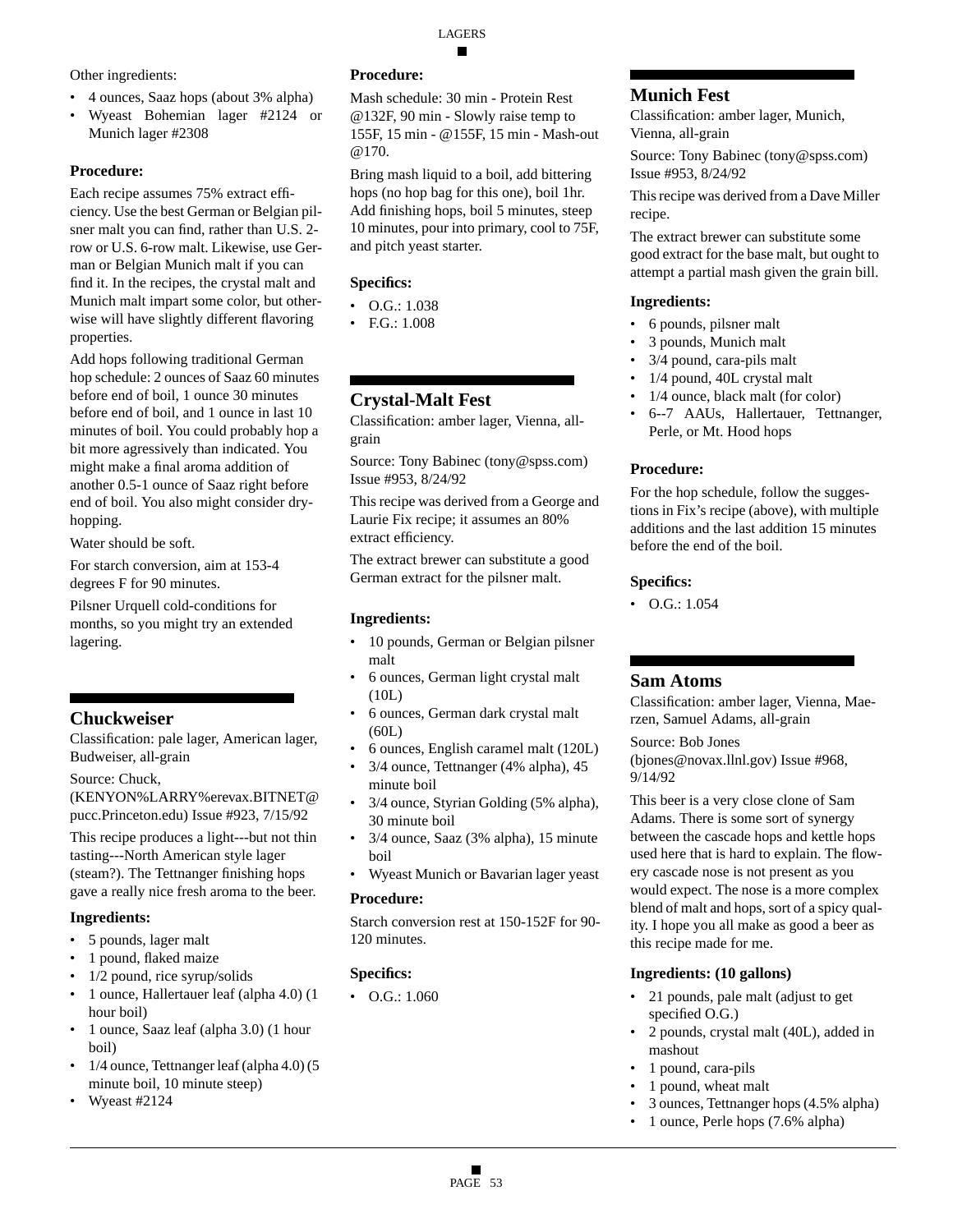- 2 ounces, Cascade hops (dry hop)
- 1 teaspoon, gypsum (in mash)
- 2 teaspoons, Irish moss (last 15 minutes of boil)
- Wyeast #2206 lager yeast

Mash grains at 154F for approximately 60 minutes. Mashout at 170 for 10 minutes.

Hop schedule: Boil 2 ounces Tettnanger for 75 minutes. Boil 1 ounce Tettnanger for 50 minutes. Add 1 ounce of Perle at end of boil and steep for 10 minutes. Total boil time is 90 minutes.

Fermentation schedule: 2 weeks at 55. Rack to secondary and dry hop with Cascade. Lager 2--3 weeks at 45. Filter, keg, and carbonate to approximately 2 volumes.

#### **Specifics:**

- O.G.: 1.054
- F.G.: 1.016

# **Ersatz Baderbrau**

Classification: pale lager, all-grain, Baderbrau

Source: Tony Babinec (tony@spss.com) Issue #968, 9/14/92

Many German light lagers are brewed using only pale malts, and using a decoction mash. Most all-grain homebrewers, I assume, use an infusion mash. So, to get color, use some color malts. Baderbrau is certainly a pilsner, but its color is almost too dark for the style. Other than that, it's a fine beer.

The grain bill assumes 70% extraction efficiency, and will produce about a 1.048 starting gravity. You might substitute 1/2 pound U.S. cara-pils for an equal amount of pilsner malt if you desire a bit more body. The combination of Munich and crystal malt will make the beer gold to light amber in color. The Saaz hops, assuming the alpha acid rating of recent Crosby and Baker compressed foil packets, will produce an IBU rating of about 37. Pilsners, and Baderbrau in particular, are hoppy. Wyeast Bavarian lager yeast is said to be used by a lot of German commercial breweries, and will produce that German lager character. Overall, it is important to use good ingredients.

#### **Ingredients:**

- 8--1/2 pounds, pilsner malt
- 1 pound, light Munich malt
- 1/2 pound, crystal malt (40L)
- 2 ounces, Saaz (3.1% alpha), 60 minute boil
- 1 ounce, Saaz, 30 minute boil
- 1 ounce, Saaz, 10 minute boil
- Wyeast Bavarian lager yeast

#### **Procedure:**

Conduct step infusion mash with starch conversion temperature around 152--153 F.

Primary ferment at about 50 and cold condition the beer in secondary.

# **Fakin' Gammel Brygd**

Classification: dark lager, extract, Gammel Brygd

Source: (cw06gst@sjumusic.bitnet) Issue #974, 9/22/92

I am trying to formulate a recipe that might approximate a Swedish beer called Gammel Brygd made by the Falocon Brewery. The last time I had it, I remeber it being dark and sweet and very malty without much hoppiness.

#### **Ingredients:**

- 6-7 pounds, German dark malt extract syrup
- 1 pound, crystal malt
- 1/2 pound, chocolate malt
- 1-2 cups, brown sugar (just guessing)
- 1 ounce, Hallertaur hops (boiling)
- 1/2 ounce, Goldings hops (finishing)
- lager yeast

# **Bohemian Pilsner**

Classification: lager, pilsner, extract

Source: Andy Pastuszak (GNT\_TOX\_%ALLOY.BITNET@ PUCC.PRINCETON.EDU), HBD Issue #1354, February 21, 1994

I have a question about a Bohemian Pilsner I'm brewing. Well, I tasted the stuff in the carboy. It's REALLY SWEET, as compared to most brews I've had, and color is a dark gold.

#### **Ingredients:**

• 3.3 lbs. Northwestern Gold ME

- 4.0 lbs. Alexander's Pale ME
- 2.0 oz. Saaz plugs (60 minutesbittering)
- 1.0 oz. Saaz plugs (30 minutes-flavor)
	- 1.0 oz. Saaz plugs (2 minutes-aroma)
- 1/2 oz Saaz plugs (dry hop)
- Wyeast Bohemian Yeast directly from the pack(no starter)

#### **Procedure:**

I boiled the extract, 1 1/2 gallons water and hops as indicated in the recipe for one hour. Added everything by siphoning into a plastic water jug with 3 gallons cold water. Topped off with cold water. Waited for everything to drop to 65 and pitched the yeast. I let the stuff sit at around 65 for 1 day and then placed it in the back room of my basement where it sits at a nice 45 all day and night.

I racked to a secondary after 12 days (glass carboy) and dry hopped. It's been in the secondary for two days now and I took a SG reading and got 1.013. I had completely forgotten to take an OG reading, but looking at other Pilsner recipies, it seems 1.021 is a common final gravity.

#### **Specifics:**

• F.G.: 1013

# **Boxing Day Bock**

Classification: lager, bock, all-grain Source: Spencer W. Thomas (Spencer.W.Thomas@med.umich.edu), HBD Issue #1101, 3/19/93

Well, I was going to wait until after this beer won the Bock is Best competition :-) to post this, but a friend asked for the recipe, so I'll kill two birds with one stone. Since this was the first batch in my new mash/lauter tun, the procedure required some fine-tuning. Thus the multiple infusions, etc. This may make it difficult to exactly reproduce the recipe!

It came out as a borderline "Helles Bock." Probably should have left out the chocolate malt.

This stuff is yummy. Wonderful malt nose & flavor. Nicely hopped. Friends have said it's one of the best beers they have tasted.

I have to attribute much of its goodness to the ingredients: Belgian malts and hops plugs. This is the first time I've ever really smelt the "spiciness" of Saaz hops. I won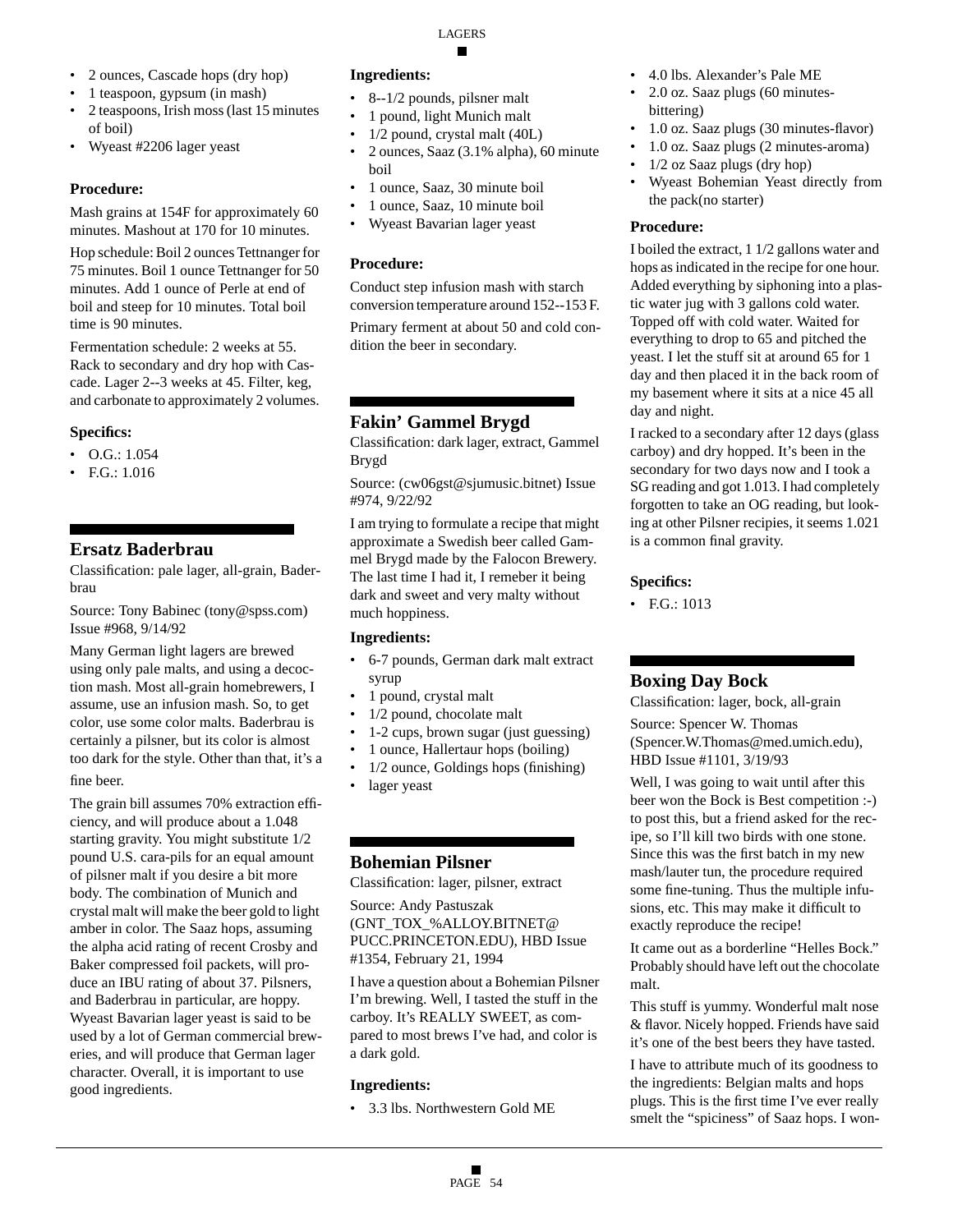der whether the little decoction I did to get the mash temperature up had some effect on the maltiness.

### **Ingredients:**

- 10# Belgian Pilsener Malt
- 3# Belgian Munich Malt (above Corona crushed)
- .5# M&F Crystal malt
- 2 oz chocolate malt (above pre-crushed by roller mill at the HB shop)
- 4oz Hallertau plugs @ 2.9%
- 2oz Saaz plugs @ 3.1%
- Wyeast Munich Lager yeast (2308)

#### **Procedure:**

Mix Pilsener & Munich malts in mash tun, infuse 10.5qts H2O@170F (mash temp 137F -- oops!), infuse additional 3qt @boiling (mash temp to 145F - -- sigh!), decoct 3qts (pretty thick) to boiling (mash temp to 156F -- finally!) Meanwhile, steep crystal in 1qt H2O @165F. Mash 1hour. Infuse 3gal @boiling to 165F, add crystal & chocolate malts & stir. 15min rest. Start sparge, recirculate 6 qts. Sparge to 6.5gal (ending sparge gravity  $1.010@150F ==$ 1.026??)

Boil 1.5 hours. Hop schedule:

2 oz Hallertau @ 30 min

1 oz each Hallertau & Saaz @ 60 min

1 oz each @ 75 min

Chill & rack. Yield approx 4 gal @ 1.066.

Pitch yeast from 1pt starter. Move to cellar @58F. After two days, krauesen is evident, move to fridge @50F. Primary time: 6 weeks 24 hour diacetyl rest at end. Bottled at FG 1.022, lagered in bottle.

# **Sierra Nevada Helles Bock**

Classification: lager, bock, helles bock, allgrain

Source: Michael D. Galloway (mgx@ ornl.gov), HBD Issue #1084, 2/24/93

The recipe was supposed to be SNPA. All in all, an interesting adventure and it went much easier than I expected. Maybe Sierra Nevada Helles Bock?

#### **Ingredients:**

- 10 lb British Pale Ale Malt
- 0.5 lb British Crystal Malt (50 L)
- 1 oz Perle (8.1%)
- 1/2 oz Cascade Whole Hops Flavor
- 1 oz Cascade Whole Hops To Be Dry Hopped Next Week
- 500 ml Starter of WYeast 1056

## **Procedure:**

Mashed the pale ale malt and crystal in 13 quarts treated (i.e. boiled) water at 150 F for 1.5 hr in a 10 gal Gott with a Phils Phalse Bottom.

Sparged with 4+ gal acidified (1/8 tsp "acid blend") to  $pH = 5.5$  water at 170 F. Sparged to 6.5 gal. The gravity at 6.5 gal was 1053. This implies:  $(53 \text{ pts}) X (6.5 \text{ gal}) / 10.5 \text{ lbs}$  $= 32.8$  pts/lb/gal !

When boiled to 5.5 gal and racked to primary that yields an OG of 62.6. What should I call this stuff? Sierra Nevada Potent Ale?

Anyway, the mash went very well. The temperature drop was only two degrees over the 1.5 hrs (I preheated the Gott). Now sparging, that is another story. I was somewhat overwhelmed by the sparging: I kept drawing off wort and recirculating it but it never seemed to clear the way I expected it. I finally said to hell with it and ran off the initial wort and proceded to sparge with water to 6.5 gal. There was still good sugar in the sparge at this point.

# **Specifics:**

 $\bullet$  O.G.: 1.063

# **Samuel Adams Taste-Alike Beer**

Classification: lager, Samuel Adams, Maerzen, Vienna, extract

Source: aew@spitfire.unh.edu, HBD Issue #1315, 1/4/94

\*I\* like the beer. And, hey, I haven't been sued yet. I hope you get a whiter, lasting-er head than the real SA. (AEW) - A friend of mine has brewed this several times with great success - he adds an additional pound (total of 3) of DME.

#### **Ingredients:**

- 1 can Munton & Fison Premium Kit
- 1 Packet yeast (under cap)
- 2 1 lb. packages Amber DME
- 1 1 oz package Hallertauer hop pellets
- 1 1 oz package Tettnang hop pellets
- 1 cup corn sugar (for priming)

## **Procedure:**

Remove label from Kit and stand in warm water for 15-20 minutes. In a pot sufficient to boil 2 gallons of liquid, empty DME. Open can of malt and empty contents into pot onto DME. Using one gallon hot water, rinse out can and add to pot. Turn on heat and carefully bring to a boil. Ass package of Hallertauer hops, Adjust heat and simmer for 20 minutes. Add Tettnang hops and simmer for 10 minutes. Meanwhile, put 4 gallons cold water into primary fermenter. When boil is complete, empty hot wort into cold water. When temperature reaches 80 degrees Fahrenheit, open yeast and sprinkle onto surface of the wort and cover tightly.

Place fermentation lock with water in lid. Allow beer to ferment for four days in primary fermenter,

Transfer to clean secondary fermenter and allow to ferment for an additional ten to fourteen days.

Syphon beer from secondary fermenter into clean bottling bucket. Dissolve priming sugar in a small amount of beer and add to bottling bucket. Fill clean bottles and cap. Let stand for five days at room temperature and then move to a cool place.

Beer will be carbonated in three weeks and will improve for several months.

# **Pilsner-Urquel!!!**

Classification: lager, pilsner, Pilsner Urquell, all-grain Source: John Wyllie COYOTE (slk6p@cc.usu.edu), HBD Issue #1320, 1/10/94

Pilsner- Urquel!!! Just bottled after a months lagering. And twice dry-hopped with....what else...Saaaaaaaaaaaaz it all! Yuuuuuum. It is light, clean, fairly malty, and slightly sweet, but crisp. And this baby just screams saaaaaaz. But without being bitter. Too bad it's a little late for the bay area brewoff. I think it would fair well. (pat on back....smack lips once more)

#### **Ingredients: (for 8 gallons)**

- 10 # Pilsner Malt. (german)
- 1 # aromatic munich (belgian)
- 1 # 40L Crystal
- 0.5 # Biscuit (belgian)
- 1 oz N. Brewer (boil)
- 1 oz Saaz (boil)

LAGERS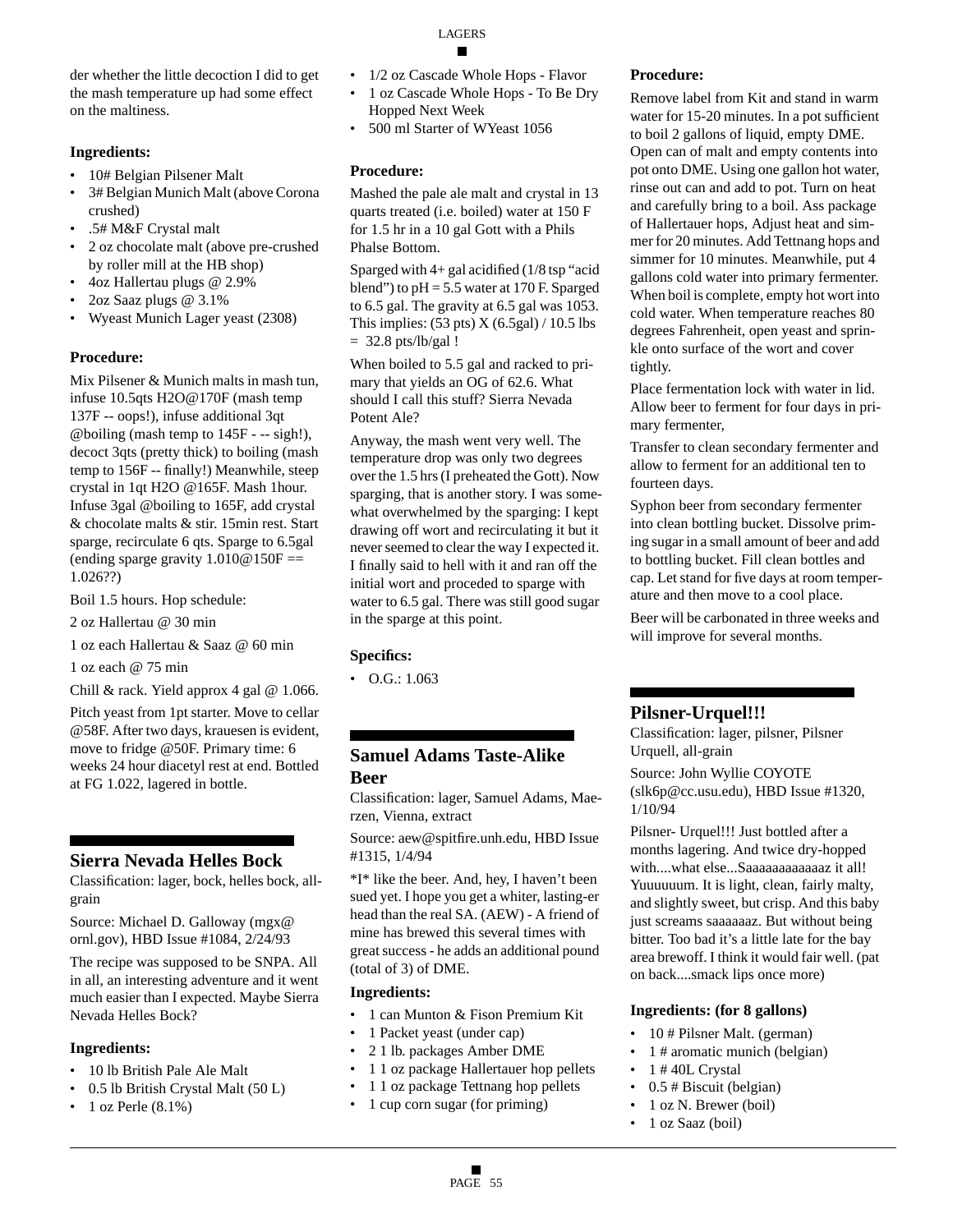# • 3/4 oz Saaz (flavor)

- 3/4 oz saaz (finish)
- 1/2 ounce Saaz (dry hop, primary)
- 1/2 ounce Saaz (dry hop, secondary)
- Wyeast Bohemian Lager yeast

## **Procedure:**

Dry hopped after primary ferment subsided. Then secondary also. .5 oz/ea. Fermented at 52 deg F for 1 month.

# **Specifics:**

• O.G.: 1.032 (a bit low)

# **Snowbound Pils**

Classification: lager, pilsner, extract

Source: Michael Sheridan (mikesher@acs.bu.edu), HBD Issue #1361, 3/1/94

I recently made a \*boosted\* copy of Papazian's Propensity Pilsene. (made during one of the many storms of January)

## **Ingredients:**

- $\cdot$  6.5 # M&F light ME
- 1 # crystal malt grains
- $2.5$  # honey
- 1 tsp. Irish moss added at 25 min into boil
- 2.5 oz Saaz (boiling, entire 47 min)
- .5 oz Tettnanger (boiled last 12 min)
- .5 oz Saaz (aroma, boiled last 2 min)
- 1 14 gr. package Red Star lager yeast
- 3/4 cup corn sugar, for bottling

# **Procedure:**

Crystal malt added to 1.5 gal cold water, brought to a boil, grains removed. Extracts and 2.5 oz Saaz added, boiled 35 min. Added Tettnanger, boiled 10 more minutes. Added .5 oz Saaz, boiled 2 minutes. Wort pot chilled in sink and transfered to fermenter with cold water. Carboy topped off to 5 gal. O.G. was 1.042 (may be a bit low, I later discovered that our water is 0.990!) F.G. was 1.010, bottled 34 days after pitching

# **Specifics:**

- O.G.: 1.042
- 1.010

# **The Haircut Beer**

Classification: lager, extract

Source: David J. Bianco (bianco@japonica.cs.odu.edu), r.c.b., 11/5/92

I made this up last weekend and it seemed to turn out pretty well, so I thought I'd share. The name,BTW, is shamelessly ripped of from Ray Stevens, a really funny comedian-singer.

This recipe was originally "Australian Spring Snow Golden Lager" a la Papazian, but when I got to the supply store, I found that I needed to come up with a variant recipe or try something else. I tasted some when bottling, and it turned out pretty good. I'll let you know how it does in the bottle...

# **Ingredients:**

- 3.3 lbs Australian lager malt extract (hopped)
- 3.3 lbs Australian plain light malt extract (unhopped)
- 1 oz. Fuggles hops (boiling)
- 0.5 oz Cascade hops (boiling)
- 0.5 oz Cascade hops (finishing)
- 1pkg. Superbrau yeast
- 3/4cup Corn Sugar for bottling

# **Specifics:**

• O.G.: 1.050

# **Oktoberfest**

Classification: lager, oktoberfest, vienna, maerzen, all-grain

Source: Marc de Jonge (dejonge@geof.ruu.nl), HBD Issue #1156, 6/4/93

I decided to throw in another recipe for munich oktoberfest. This one is so simple it's hardly a recipe but the taste comes out great: Strong malty flavour, might do with a bit more hops, the taste is definitely 'in style' (so the style might do with a bit more hops.

The malts I've used for this recipe are Belgian munich and Munich munich, they come out a bit different (the German version was somewhat darker), but very nice.

## **Ingredients: (for 20 litres)**

- 5.5 kg Munich malt
- 40 g Hallertau hops (whole, 5.1% alpha)
- lager yeast

# **Procedure:**

I make this with a 2-stage decoction mash, fairly high temperature (for German beer). Add strike water to get a temperature of 53C (pH of the mash around 5.4) while 60% is at this temp. Do a quick infusion step of 67C with 40% of the mash (20 mins), boil (20 min) and back,(temperature should be around 67C) rest 45 mins, boil 1/ 3 of the mash for 10 minutes, back and rest 20 minutes (around 72C), sparge.

Add 30 g of hops at the beginning of the boil, the remainder some 20 minutes before the end.

Pitch bottom fermenting yeast, primary at 14C, secondary at 9C, lager at 6C for a month.

# **Specifics:**

- O.G.: 1.053-1.057
- F.G.: 1.012-1.014

# **George's April's Fool Bock**

Classification: bock, lager, pale ale, alt, extract

Source: Rob Emenecker (robe@cadmus. com), HBD #1699, 4/6/95

I picked up a 7 gallon carboy yesterday and ingredients to make another batch of my saturday's quick brew (it has since been aptly named, "April's Fool Bock"). By the time I got started with the whole thing it was about 11:00 PM in the evening. The beer is a faux bock (an ale instead of lager... please, no flames from the purists). Here is a run down of the recipe... just though that I would pass it along. I'll let you all know how it turns out...

# **Ingredients:**

- 4# Laaglander Dutch Bock Hopped Malt Extract
- 3.3# Beirkeller Dark Malt Extract
- 0.5 oz Tettnanger Hops (4.3%AA)- flavor, 15 minutes
- 0.5 oz Tettnanger Hops aroma--added at end of boil
- Wyeast 1007 German Ale Yeast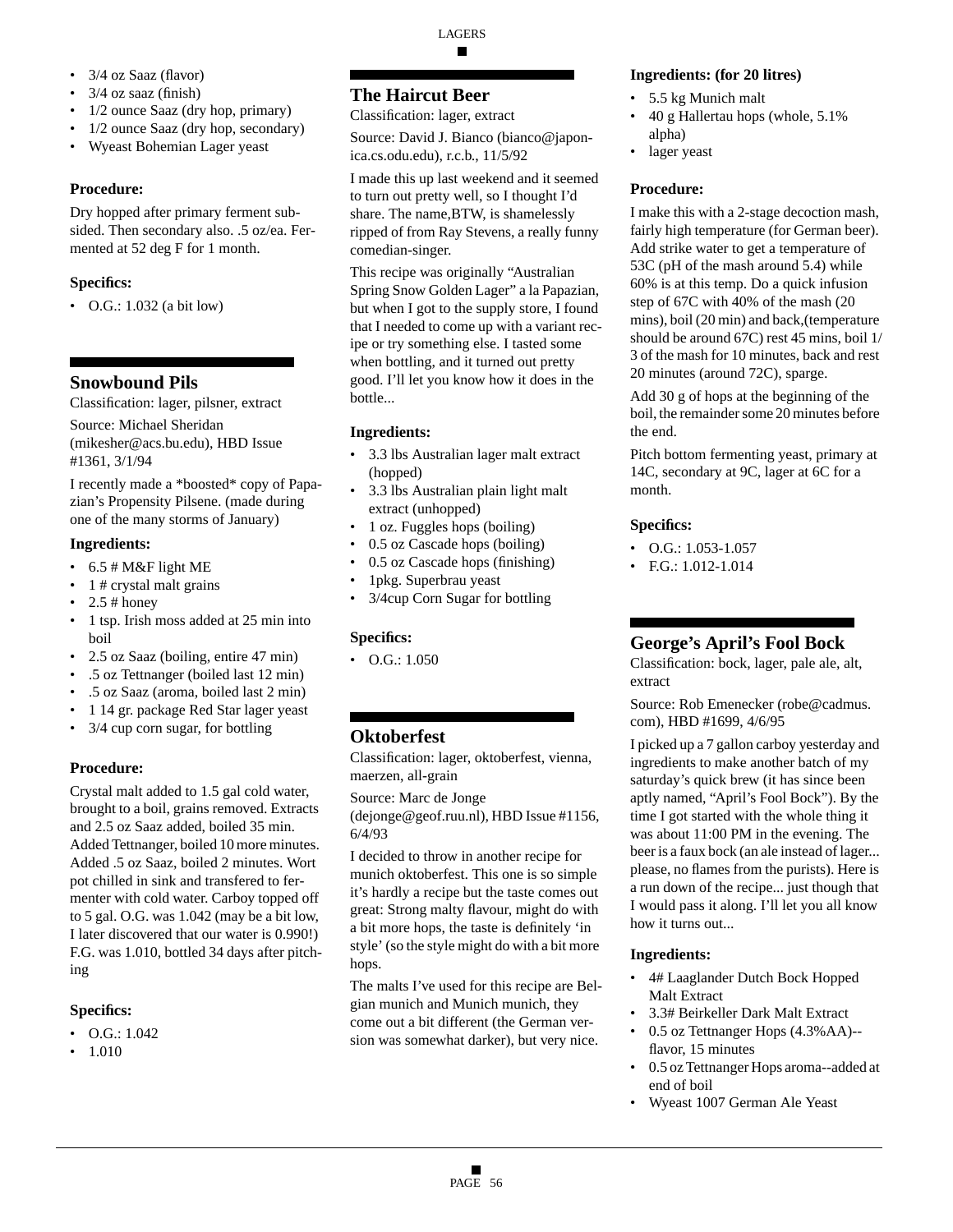Dissolved malts in 3 gallons of warm water. Boiled for 30 mins. Added flavor hops and boiled an additional 15 minutes. Removed from heat and stirred in aroma hops. Ice bathed for 20 minutes to 90\*F. Added to \*new\* carboy (which I have nicknamed "Bertha") that had 2.5 gallons of cold tap water. Added more tap water to yield 5 gallons. Shook the hell out of the carboy (no I did not roll it around the floor this time). Shook some more.

Pitched yeast and shook some more. Popped an airlock onto the carboy and went to bed at 1:00 AM. This morning I am happy to report I have a krausen starting.

## **Specifics:**

• OG: 1045 at 68 degrees F.

# **Maibock**

Classification: bock, maibock, lager, allgrain

Source: Rick Gontarek (GONTAREK@ FCRFV1.NCIFCRF.GOV), HBD #1699, 4/6/95

Hello everyone! Several people over the last few weeks have requested a recipe for a Maibock. I searched the Cat's Meow and several other publications with no luck. I did find some clues, though, in one book...I think it was "Brewing Lager Beer" by Noonan. Anyway, I managed to come up with the following recipe. I brewed this past weekend, so I can't comment on how good it is (yet!), but feel free to give it a whirl and modify it as you may see fit.

#### **Ingredients:**

- 7 lbs Lager malt
- 2 lbs Munich malt
- 1.5 lbs German light Crystal Malt
- 1/2 lb home toasted lager malt
- 1.5 ounces Hallertau pellets- boil (4.0%) aa)
- 1/2 ounce Tettnang pellets- boil (3.4%aa)
- 1/2 ounce Hallertau pellets-flavor (4.0%aa)
- 1/2 ounce Tettnang pellets-finishing (3.4%aa)
- Wyeast 2308 Munich Lager Yeast- 1.0 L starter

## **Procedure:**

Add 2.25 gallons of 54degC water to crushed grains, stabilize temp at 50degC. Add 1.25 gallons boiling water to bring temp to 68-70degC. Hold for 90 minutes. Sparge with 4 gallons of 77degC water.

Bring wort to a boil and add boiling hops. After 30 minutes, add flavor hops. 10 minutes before end of boil, add finishing hops. Chill, etc., pitch yeast.

My o.g. was a little low (1.050)...I am still trying to improve my extraction eficiency :). If I were to do this again, I would have definitely used more grain; my impression is that for a Maibock, you want to target an o.g of around 1.060 or so.

## **Specifics:**

• OG: 1050

# **Your Father's Mustache**

Classification: lager, American lager, pale lager, pilsner, corn, maize, all-grain

Source: Jeff Renner, HBD #1687, 3/23/95

This is a recipe for a Classic American Pilsner style beer from an excellent article on the style that Jeff posted to HBD.

#### **Ingredients:**

- Water: 9 gallons moderately (temp.) hard well water boiled to soften and eliminate bicarbonate alkalinity, racked, treated with 2 t. CaCl2(2H2O), target 60 ppm Ca.
- 7 lbs. American six row malt (80%)
- 1.75 lbs. flaked maize (20%)
- 25 g. Cluster hops pellets @7.5% 1hr boil
- 1/4 oz. Styrian Goldings @5.2% 10 min. boil plus settling steep - 15 min.
- 1/4 oz. Styrian Goldings  $@5.2\%$  15 min. settling steep
- New Ulm yeast

#### **Procedure:**

Mash schedule: Doughed in 8.5 qts. 58C water to get --> 50C protein rest, 30 min., (pH 5.5), then infused  $w/3$  qts. boiling water to --> 60C sac. rest for 15 minutes, then boosted w/ burner to --> 70C sac. rest for 40 minutes, then boosted w/ burner to - -> 76C mashoff for 10 min.

Lautered in insulated Zapap, collected 7 gal. @ 1.041 for 32.8 p/p/g. Note - Beautifully clear wort with minimum recirculation, easy sparge. This six-row is beautiful

to work with. Boil - 1 hr, beautiful hot break, like egg drop soup

Hopped to 25 IBU target.

Counter current cooled to 64F, 4.75 gallons collected at 1.055, then diluted to 5.5 gallons at 1.048 in 7 gallon carboy, force chilled in snowbank to 50F. Pitched New Ulm yeast from bottom of 3 liter starter. Fermented @ 50F - 52F 12 days, racked, lagered seven weeks @ 33F, kegged, conditioned with 10 psi @ 38F, then dispensed at 42F-44F. The flavor showed best at mid 40sF and when drawn to give a good head and reduced carbonation. (Most beer shows best like this).

## **Specifics:**

• OG: 1048

# **American Pre-Prohibition Lager**

Classification: lager, American lager, pilsner, corn, maize, all-grain

Source: Yeastbud@aol.com, in HBD #1688, 3/24/95

In HBD #1687 a fine upstanding young American known as Jeff Renner (nerenner@umich.edu) wrote at great length about his " \*\*\*Great Success in Recreating Classic American Pilsner , a Shamefully Neglected Style!\*\*\*" . I too read Dr. Fix's article with great interest and formulated a recipe for a "corn beer'. I loved it. My thirsty freeloading friends loved it. And I agree with Jeff that red blooded Americans should learn to love it again. This recipe is a direct adaptation from the *Brewing Techniques* article by Dr. Fix.

#### **Ingredients: (for 10-1/2 gallons)**

- 5.00 lb. Flaked Maize
- 17.00 lb. Pale Ale
- 1.25 oz. Chinook 13.9% 60 min
- 2.25 oz. N. Brewer 7.9% 30 min
- 1.00 oz. Tettnanger 6.2% 15 min
- Bavarian lager yeast

#### **Procedure:**

Mash schedule =  $95$  for 15 min., 122 for 30 min., 138 for 15 min., 154 for 45 min., mash out for 15 min. at 164.

#### **Specifics:**

• OG: 1065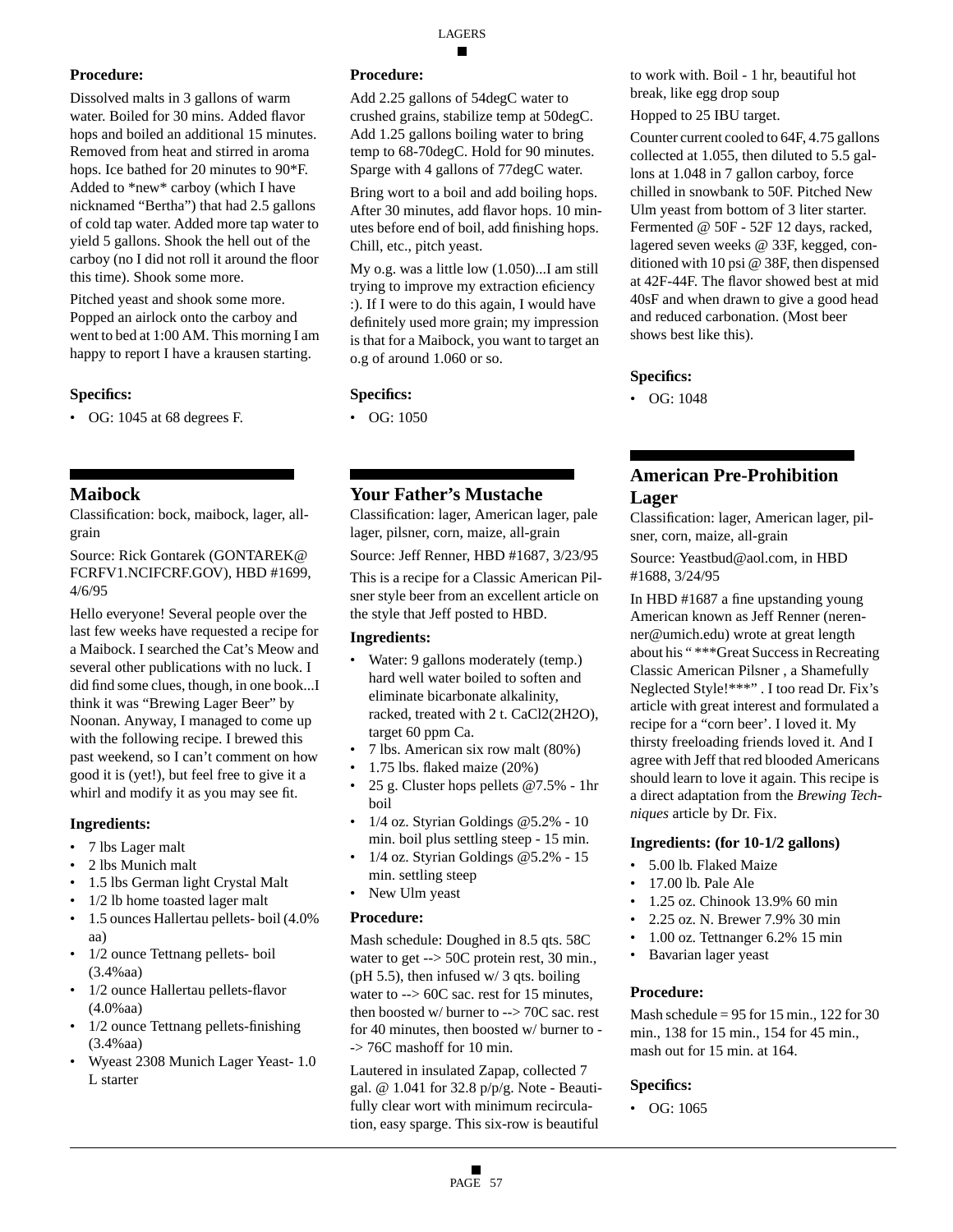- FG: 1016
- Aging time: 2 weeks

# **American Premium Pilsner**

Classification: American lager, lager, pilsner, all-grain

Source: Matthew Manning (memann@tyrell.net), r.c.b., 4/13/95

For anyone wishing to reproduce "American Premium-style" pilsner beer -- here is my all-grain offering for 5 gallons.

This makes a remarkable beer with an incredible Cascade nose and an edge-ofthe-tongue bitterness perception -- This is one to convince the 'non-homebrewing' friend that you really know what you are doing!

I hope that some ambitious person with a spare fridge can use this recipe -- it is 100% my own formulation -- if anyone finds something to adjust here, please let me know and I'll give it a try!

Ingredients:

- 6 lbs Lager malt (I use 2-row, but 6-row is appropriate for the amount of adjuncts)
- 1 lb Mild ale malt
- 1 lb Rice
- 1/2 lb Flaked barley
- 1/2 lb Flaked maize
- 4 oz Malto-dextrin powder
- 3/4 oz Saaz (4.2%AA for 90min)
- $1/4$  oz Saaz (4.2% AA for 30min)
- 1 oz Cascade (4.9%AA for 2min)
- 1 oz Cascade (4.9% AA for dryhopping)
- Nottingham Ale yeast (dry -- I know, I NEVER use dry yeast...) or Wyeast #2112
- California Lager (optional)

#### **Procedure:**

Boil rice for 30 minutes and add grains and water for mash --First rest at 94F for 30 minutes to help breakdown the adjuncts -- Raise temp to 122F for 30 minutes for protein degradation -- Raise temp to 140F for 15 minutes for better head retention and clarity -- Raise temp to 153F for 45 minutes for starch conversion -- Raise temp to 158F for 20 minutes for complete conversion -- Mashout at 168F for 10 minutes -- Sparge  $w/168F$  water at < 6 pH --

Boil wort and add 3/4 oz Saaz -- boil 60 min -- Add 1/4 oz Saaz -- boil 30 min --

Add 1 oz Cascade -- boil 2 min -- Force chill (if possible) -- rack to primary and aerate --

Rehydrate Nottingham yeast and pitch at 65F -- Ferment for 4-7 days or until no noticeable airlock activity -- Rack to secondary -- Drop temp to 55F -- Pitch Wyeast #2112 starter (>=400ml) at 55F -- Drop temp to 34-40F for 4-6 weeks (or until you decide to bottle) --

72 hours before bottling: Add 1 oz Cascade directly to secondary -- 48 hours before bottling: Add your favorite clarifier (if necessary), gelatine, polyclar, etc -- 24 hours before bottling: Raise temp to 60F: Bottle and let sit at 60F for 1 week, then drop temp back down for either extended lagering (34-45F) or for drinking (48-55) --

# **Munich Madness**

Classification: lager, Vienna lager, Oktoberfest, wheat beer, extract

Source: depthought@aol.com, r.c.b., August 8, 1995

OK, I don't claim it's exactly an Oktoberfest, but it's pretty darn good.

Another pointer... name your beer after it's brewed... that's what gave rise to my "Accidental Brown Ale".

#### **Ingredients:**

- 3.3 lbs NW Gold Malt
- 3.3 lbs NW Weizen Malt (Feel free to substitute, final mix about 30% Wheat)
- 1/4 lb Crystal (not authentic, but what I had on hand)
- $1/2$  oz Brewer's Gold = 4 HBU
- 1 oz Tettnanger finishing
- Wyeast 2007 Pilsen (again, what I had on hand)

# **Sand In Your Shorts Pilsner**

Classification: pilsner, lager, partial-mash

Source: Alan Harney (harney@ mail.labmed.washington.edu), HBD Issue #1798, August 3, 1995

This recipe is based on Charlie Papazian's "Is-it-the-truth-or-is-it-a-lie Pilsener". Best when enjoyed cold, by the gallon, under a beach umbrella. Clothing is optional.

#### **Ingredients: (for 5 gallons)**

- 3 lbs. pale 2-row malt (I use Klages)
- 3 lbs. extra light DME
- 6 AAU Saaz leaf (bittering)
- 3 AAU Saaz leaf (aroma)
- Wyeast #2112 ("California") 2 packs
- Irish moss, gypsum

#### **Procedure:**

Toast 1/4 lb. 2-row at 400 degrees for 8-12 minutes, but don't burn it. Bring 2.5 qts. water to 110 degrees, add gypsum to bring pH to neutral. Steep the toasted malt for 30 minutes in a grain bag.

Discard the toasted malt. Add heat to 130 degrees and add the remainder of the malt. Should equilibrate at 119-121 degrees. Add heat to 122 degrees and hold for 30 minutes, stirring every five minutes. Add heat to 130 degrees, add 1.5 qts boiling water, and equilibrate at 150 degrees. Hold for 20 minutes. Add heat to 158 degrees, hold for 20 minutes. Mash out at 165 degrees for 5 minutes.

Sparge into your boiler with one gallon of water at 170 degrees. Add DME and bittering hops, boil for 55 minutes. Add aroma hops and Irish moss and boil for 5 minutes. Force cool to below 60 degrees and strain into primary fermenter. Pitch a vigorous yeast starter and bring volume to 5 gallons. After 8-12 hours, rack off the trub and fit an airlock. Ferment out at 45-49 degrees.

Rack to a glass carboy and store at 29-32 degrees for four weeks. Rack into a bottling bucket and pitch a second smack pack of yeast, along with priming sugar. Bottle and return to the refrig for storage at 29-32 degrees for another 1-2 weeks. If carbonation isn't to your taste, store the bottles for a week at room temperature, then cold storage for another week or two.

#### **Specifics:**

- OG: 1040
- FG: 1009

# **Light Lager**

Classification: lager, light lager, Heineken clone, Fosters clone, extract

Source: Vance Sabbe (sabbe@zymurgy. stortek.com), r.c.b., 9/1/95

I tried this a couple of months ago and it was a very good light bodied beer for the summer.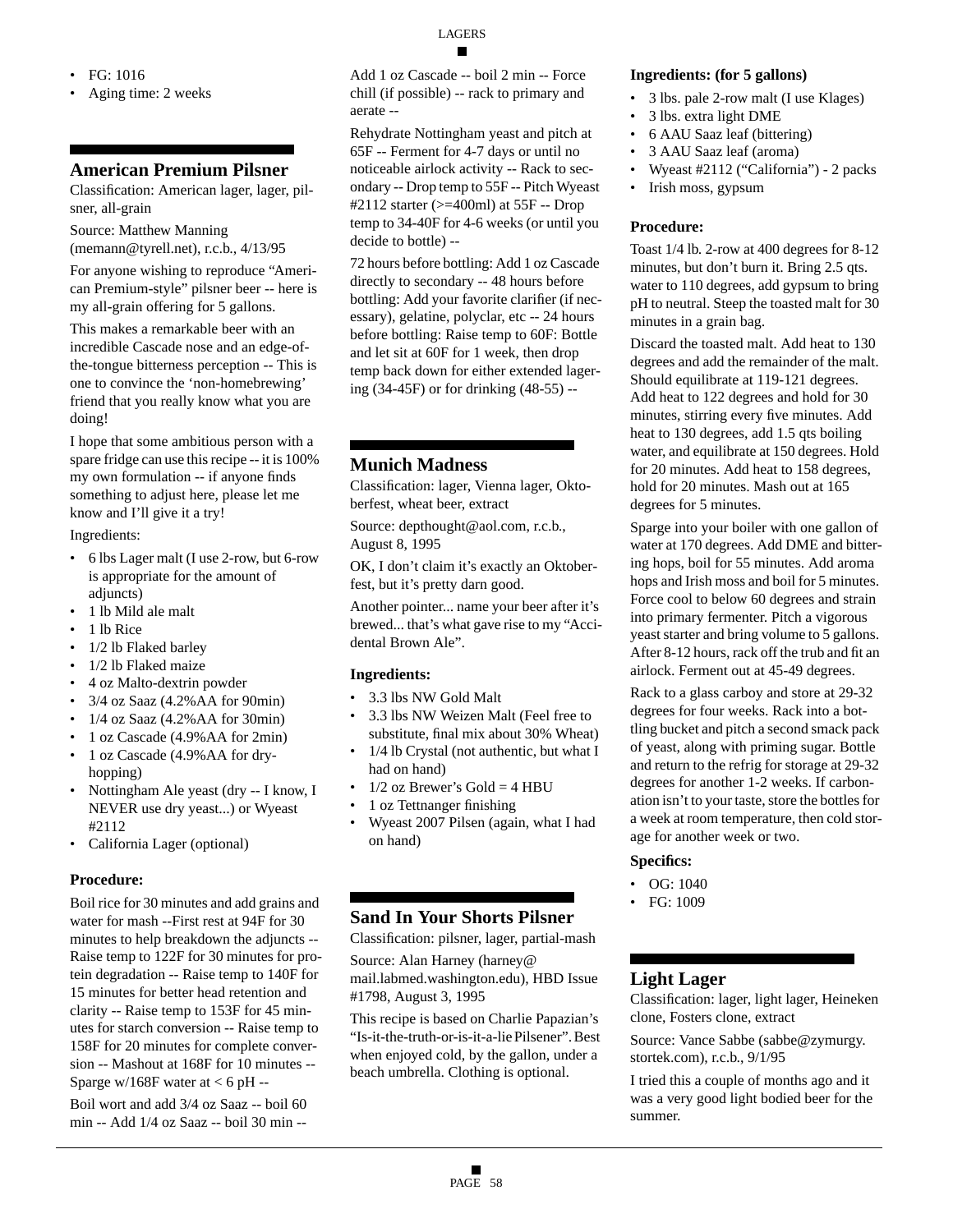LAGERS

The pilsner enzyme is an important additive because it will lower the final gravity of the beer giving you the light bodied beer like Fosters and Heineken. Some beer kits include pilsner enzyme along with the yeast (i.e. Brewmart's Danish Pilsner and Dry kits). Also, if your brewshop has 'Glenbrew Secret Yeast' this brand of yeast has pilsner enzyme mixed in with the yeast.

#### **Ingredients:**

- 1 Coopers Lager kit (3.75lbs) or any lager or pilsner kit
- 2 lbs light dry malt
- 2 Fresh packets of ale yeast
- 1 packet of pilsner enzyme (amylase enzyme)

# **Procedure:**

Wort boiled for 15 minutes. This preserves the light color of the wort.

Fermentation will also take longer, about 3 to 4 weeks at 68F, because the enzymes will take awhile to convert and unfermentable sugar(body) to sugars the yeast can convert to alcohol.

## **Specifics:**

- $\bullet$  OG: 1.038
- FG: 1.000

# **Octoberfest**

Classification: vienna, maerzen, octoberfest, amber lager, lager, all-grain

Source: Nick Franke (nafrank@ibm.net), r.c.b., September 23, 1995

It wouldn't take much to make a better beer than Samuel Adam's Oktoberfest. That stuff is awful and a real disappointment from the Boston Beer Company, whose products are usually very good. I also just bought a six-pack of their WinterFest and am wondering whether I'll be able to finish it. It has a real strong hop bite and is fairly awful. I've got a recipe for a Marzen that turned out pretty good.

#### **Ingredients:**

- 9.5 # German Vienna malt
- 1 # German Munich malt
- .75# Belgian Aromatic malt
- .75# German Caramel malt (10L)
- .75# German Wheat malt
- .75# Cara-Pils
- .5# Flaked Oats

#### • 1 oz. Hallertau Herrsbrucker (3.8% A)- -45 mins.

- .6 oz. Northern Brewer (8.8% A)--15 mins.
- Wyeast Bavarian Lager (#2206)

## **Procedure:**

Double decoction mash 45 min. boil Primary Fermentation: 7 days at 48 F Secondary Fermentation: 14 days at 48 F Lagering: 63 days at 34 F

OG--1.055 FG--1.016

Carbonated at 2.6 vols.

# **Specifics:**

- OG: 1.055
- FG: 1.016

# **Munich Lager**

Classification: lager, pale lager, Munich helles, all-grain

Source: Patrick Murray (patrick.murray@ onlinesys.com), HBD Issue #1600, 12/9/ 94

I'm fairly new to all grain brewing, this is about my 8th batch. I've always used a simple infusion mash but I just finished a batch recently using a decoction mashing procedure and was extremely impressed with the results. Its my own twist on a Munich lager and thought I would share it with you.

# **Ingredients:**

- 2 Kg of Canadian 2-row malt grain
- 1 Kg of Munich Lager grain
- 3-4 cups of light DME
- 2 oz Hallertauer hops
- 1 Yeast Lab Munich Lager yeast

#### **Procedure:**

I used the decoction mashing procedure found at sierra.stanford.edu in the allgrain.faq. I tested the gravity before boiling and was just shy of 1.050 (what I was aiming for) so I added the 3 cups of DME to bump it up. I added 1oz of the hops at hot break and the rest just 5 minutes before the end of the boil. I did make a starter for the yeast and fermentation was done on the 5th day. I racked it to secondary and lagered for 2 weeks. Filtered, carbonated, relaxed and enjoyed!

## **Specifics:**

 $\bullet$  OG: 1050

# **Red Bock**

Classification: bock, lager, partial-mash Source: M. Marshburn (M.Marshburn/ D202@cgsmtp.comdt.uscg.mil), HBD Issue #1618, 12/30/94

I brewed a partial mash red bock. It's fermenting happily away in my garage. This is my first brew using one of the high AA hops, Eroica 1oz, as boiling hops. I added increments and finish of homegrown tettnang 2oz total. Regrew a thick slurry of bavarian pils yeast from a real good red lager I made in Sept. My hydrometer slipped and busted on the garage floor, so no readings. I'll let it ferment till the 31st, rack to secondary and place in the fridge for 6 weeks. By then maybe I'll have replaced the hyro and start taking readings.

# **Ingredients:**

- 5 lb american 2 row
- 1 lb 10L crystal
- 1 lb carapils
- 2 3.3lb bags NW gold LME
- 1 oz eroica boil
- 1/2 oz tettnang boil
- $1/2$  oz tettnang  $+20$
- $1/2$  oz tettnang  $+40$
- 1/2 oz tettnang steep 10mins
- bavarian pils yeast slurry, temp in garage 40-50F

#### **Procedure:**

3 step mash, added LME to hot sweet wort, brought to boil, added boiling hops. Wort tasted great before pitching, was pale red in color. I'm expecting great things from this brew. The hop schedule may not be to style, but it was all I had.

# **Bulwark American Lager**

Classification: lager, American lager, extract

Source: John Herman (jmherman@ gonix.gonix.com), HBD #1881, 11/11/95

*(This brewer had some problems with this batch, but it's likely related to technique...the recipe looks sound. --Ed.)*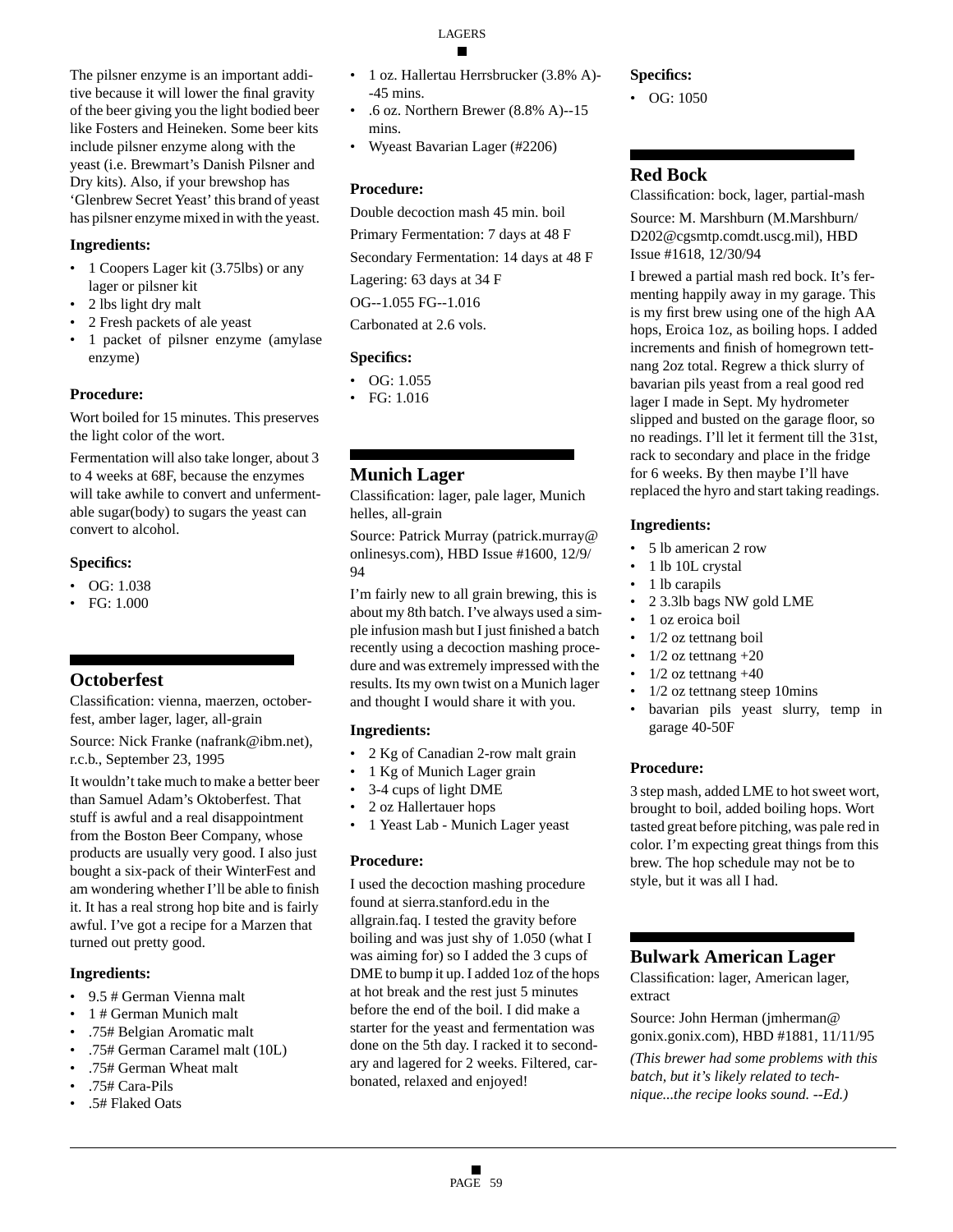# **Ingredients:**

- 3 lbs 5 oz Munton & Fison American Light Malt Syrup (boil 60 mins)
- 1 lb Munton & Fison Light Dried Malt Extract (boil 60 mins)
- 1 oz Willamette Pellets (3.9% Alpha) (boil 45 mins)
- 1/2 oz Cascade Pellets (5.6% Alpha) (boil 5 mins)
- 1.75 oz WYeast #2035 American Lager
- 1 teaspoon Irish Moss (boil 10 mins)
- 4 oz Malto Dextrin (boil 30 mins)(note: I have no idea why I used this in a beer that traditionally is not supposed to have mouth fee l, but it was there screaming to be used)

#### **Procedure:**

Brewing Log:

On commencing of boil, I added the Extracts and let boil for 15 minutes. I added the Willamette and let boil for another 15 minutes. I added the Malto Dextrin and let boil for 20 minutes. I added the Irish Moss and let boil for 5 minutes. I added the Cascade and let boil for the final 5 minutes.

I transferred the wort to my 5 gallon bucket and let sit overnight. I transferred the wort from the 5 gallon bucket to my 7 gallon bucket, and aerated for 30 minutes using an aquarium pump (all equipment sanitized in bleach). I let the head settle down, pitched the yeast and let sit at room temperature. Once the yeast started showing signs of activity I moved the bucket to my garage which was at a temperature of 54 degrees (f). After fermenting in the primary 1 week I transferred it to the secondary.

# **Honey Amber**

Classification: honey amber, lager

Source: Randy Veazey (randyvz@io.com), r.c.b., 2/21/96

I've yet to have anyone not like this beer and 3 have said it's the best beer they've ever had. I wish I could take credit for this but I got it from here last summer. I would credit the person that came up with this but I don't remember his name and didn't write it down. So if the person who invented this reads this message, thanks 1 million.

#### **Ingredients:**

- 6.5 pounds Amber extract (2 cans if using cans)
- 2 cups honey
- 1 pound crystal malt
- 1.5 ounces Hallertauer hops (boil
- 0.5 ounces Hallertauer hops (finishing)
- Wyeast #1056 (American)
- 5/8 cup honey (priming)

#### **Procedure:**

Heat water to 160 degrees and steep malt for 30 minutes. Remove grains and heat to boiling. Add extract and honey and return to boil. Add boiling hops and boil for 45 minutes. Add finishing hops and boil for 15 minutes. Cool and pitch yeast (I used a starter). When active fermentation subsides rack to secondary. Leave in secondary for 4 weeks. When ready to bottle boil honey with pint of water for 10 minutes and prime

# **Pilsner**

Classification: lager, pale lager, pilsner, extract

Source: Peter Berger (peterb@hoopoe. psc.edu), r.c.b, 3/14/96

Ok, after 3 (!) days at 48 degrees fahrenheit, my Pilsner has finally started fermenting. Assuming it hasn't gotten infected during that period, I'd like to ask everyone's opinion about dry-hopping it.

Here's the recipe I used. I haven't brewed in 2 years, so I deliberately kept it simple.

I was considering dry-hopping with another .5 oz of Saaz in the secondary, but I read an article that essentially said that dry-hopping wasn't typically done with European style beers, and I'd kind of like a european tasting beer. Having never dryhopped before, I can't say whether it would improve the beer, or just be distracting!

#### **Ingredients:**

- 6.75 lbs Laaglander extra-pale malt (extract)
- 1 oz. tettnang (boil, 60 mins, 4.5 AAU)
- 1 oz. Saaz (finish, 15 min, 3.1 AAU
- .5 oz. Saaz (finish, 1 min)
- pitched Wyeast Bohemian

## **Sam Adams**

Classification: Samuel Adams clone, lager, extract

Source: Dale Strommer (dale@mayfield. hp.com), r.c.b., 3/20/96

Here is a farly easy one. I have not tried it.

#### **Ingredients:**

- 2 cans Unhopped Light extract
- 1 oz. Cascade hop
- 2 oz. Hallertau hops
- Lager yeast

## **Procedure:**

Bring gallon of cold water to a boil. Remove from heat and add 2 cans of Unhopped light , Bring back to a boil. Add 1 oz. of Cascade hops and simmer for 30 minutes. Then add 1/2 oz. Hallertau hops and simmer for 10 minutes; add another 1/2 oz. Hallertau and simmer for another 10 minutes; add another 1/2 oz. Hallertau and simmer for another 10 minutes; At the last minute of simmer add 1/2 Hallertau.

# **Hurricane Helles**

Classification: Munich helles, light lager, German lager, all-grain

Source: Marty Tippin (martyt@sky.net), HBD Issue #1981, 3/11/96

Here's a nice Munich Helles lager recipe I've been using for the last year or so makes a very drinkable beer. It's based on a recipe in Miller's *Complete Handbook of Home Brewing* with adjustments for my extraction efficiency (about 28 pts/lb/gal). When I originally brewed this batch, it was my first ever lager and second ever allgrain batch, and was the best beer I've ever made. Subesquent batches have been very good as well, but you always remember your first... ;-)

#### **Ingredients:**

- 7# two-row lager malt
- 1# vienna malt
- 1# carapils
- $\sim$  6-8 HBU Tettnang, 1 addition at 45 minutes
- Wyeast 2308 Munich Lager, from 1/2 gallon starter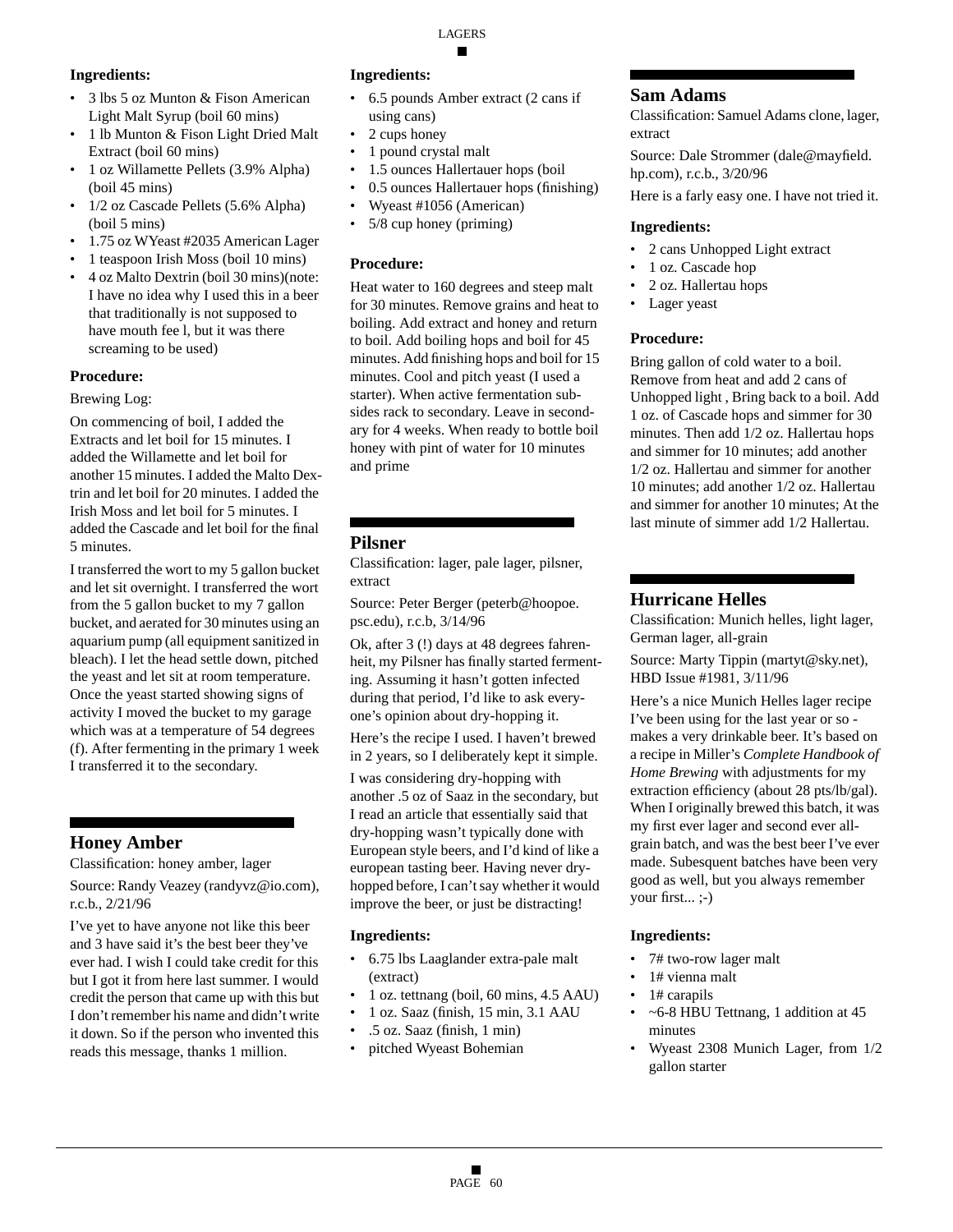Mash schedule: 30 minutes @ 122F, 30 minutes @ 140F, 30-60 minutes @ 155F, 10 minutes @ 165F, sparge 5 gallons @ 168F.

Chill to 48F and pitch yeast. Ferment 2 weeks @ 48F, rack to secondary and let temperature rise to mid 50's for diacetyl rest for 2-3 days. Then back to 32F for lagering 4-6 weeks.

# **Specifics:**

- $\bullet$  OG: 1.049
- FG: 1.008

# **Swill Clone**

Classification: lager, American lager, light lager, Corona clone, Budweiser clone, extract

Source: ifc@pe.net, r.c.b., 1/17/96

One of the biggest problems i have had is many of my friends insist that Budwieser and Corona are the best tasting beers (yuck). They simply have not been spoiled, as many of us have been, with 'good' and 'real' beer. The following recipe normally wins the hearts of beer-flavored-water drinkers as well as provides a stepping stone for the non-brewers to experience good beer - home brewed. It it not exeedingly hoppy, yeasty, or strong, but IS a hearty and well balanced and full flavored brew!

*[This looks like it will come out substantially darker and heavier than a Bud or Corona...neither would have crystal or dark extract...-Ed.]*

# **Ingredients:**

- 3 cups 20LV ish crystal malt
- 3.3 lbs John Bull dark unhopped extract syrup
- 3.5 cups munton and fison unhopped plain amber dry malt extract (20 EBC ish)
- 1/2 tsp burton water salts (if needed)
- $1/2$  tsp gypsum (if needed)
- Pinch of yeast nutrient (if using dry or 'im really not sure' yeast)
- 1 oz Kent Goldings hop pellets (boiling)
- 1/2 oz Cascade hop pellets (finishing)
- Lager Yeast (please, use something good!)
- Irish Moss (1/2 tsp or so)

# **Procedure:**

Well, here goes... keep it simple and fun! Before you start... why not get your yeast starter going?

Crack the crystal in a blender or whatever you like to crack with (dont powderize it!) bring it to a boil with one gallon of cold water. At the first sign of a boil, strain the liquid into your normal boiling pot (dont squeeze, smish, or squish the grain... just let the wort run out).

Add one gallon (or two if the pot is large enough) of water, the water salts, and extracts to the pot and bring to a boil. Boil for fifteen minutes, then add the boiling hops and continue boiling for 30 minutes (keep on stirring, but try to keep the pot covered as much as possible).

Add the Irish moss, stir for one minute.

Add the finishing hops. Stir and cover for three minutes.

Place (chill first if you like) in the fermenter and top to 5.5 gallons.

Pitch when cool (as if you didnt know this part).

I normally use a two stage system. I'll rack it once after the head falls. When the bubbler pharts 2 or less times per minute, i'll bottle or keg. If you are bottling, i would suggest using somewhere between 1/2 and 3/4 cup corn sugar, or 1/2 cup of honey for priming... I hope i didnt forget anything...

Note: If you serve this beer to newbies or wimps, serve it COLD! most beer lovers will enjoy it warm to cool also!

# **Specifics:**

- O.G.: I dunno
- F.G.: I dunno

# **Shiner**

Classification: lager, American light lager, Shiner clone, all-grain

Source: Dale Smith (des@io.com), HBD Issue #2154, 8/21/96

I've used this recipe several times with much success. As you probaly know, shiner is a lager. They use lots of Maize in their recipe & not very much hops. Overall, it's decent summer beer. It used to be my beer of choice until I became a beer snob. They have a new beer out, an unfiltered keg conditioned Honey Wheat Wiezen. It's quite nice! Anyway here's the recipe I use.

It's a bit hoppier & a little darker than shiner but quite good.

# **Ingredients:**

- 5 lbs American pale malt (Briess)
- 1.5 lbs munich 10L
- 1 lb flaked Maize
- 1/8 lb black Patent
- 1 oz Centenial hops (bittering)
- $1/2$  oz Libertry hops (finishing)
- Wyeast #2178 Lager blend

# **Procedure:**

Mash all grains at 155 degrees for an hour boil for an hour adding Centenial a start of boil & Liberty after 50 minutes cool quickly and pitch yeast Since the lager blend is twice as much yeast as normal packs I rarely make a starter with this one Ferment 2 weeks @ 45 degrees rack & ferment for 1 more week @ 40 degrees rack into a keg & prime set for two more weeks @ 35 degrees enjoy!!

# **Piss Yeller**

Classification: pale ale, American light lager, all-grain

Source: Ron and Sharon Montefusco, (biohazrd@graceba.net), HBD Issue #2130, 7/31/96

The philosophy behind this beer is basically this; to brew a lager-like ale that most people would recognize as "beer" and have the taste characteristic lesser beer-educated Americans associate with beer. The wheat is to serve the purpose of rice or corn in American beers and "lighten" both the color and the mouth-feel. Fortunately, malted wheat is not an adjunct according to the Reinheitsgebot and this is still an allmalt beer. (Sharon is of German descent and enforces the purity law) The Saaz hops give the beer a flavor that most educated beer palets will associate with a lager or pilsner beer, Ive found that the Saaz flavor needs some mellowing time. I also carbonate this beer a little more heavily than most ales (I add a cup or a cup and a quarter of corn sugar to 5 gallons at botteling time). Once again this is to imitate the heavily carbonated nature of American beers. Hope you enjoy it, please let me know how it turns out if you brew it.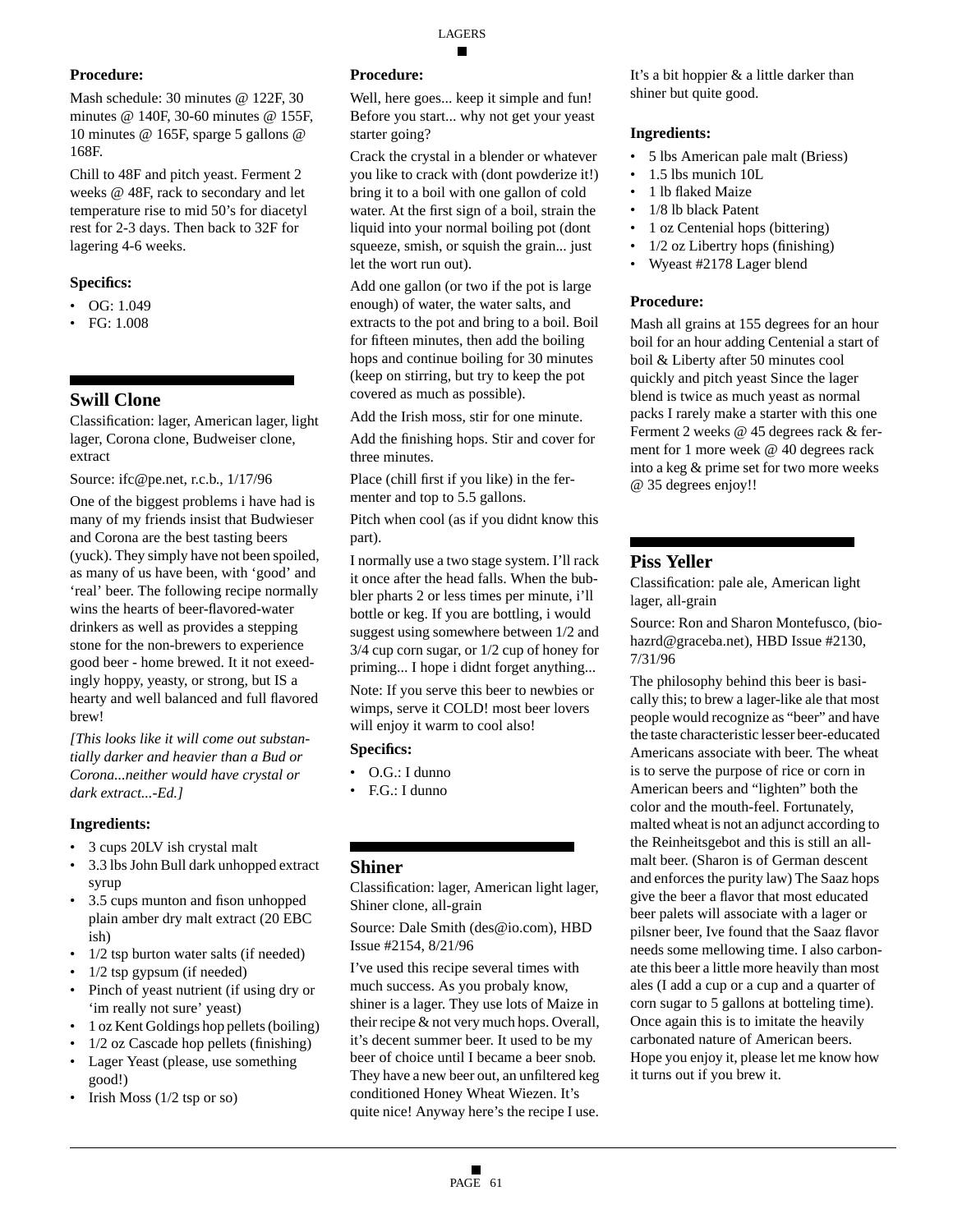Its not real involved unless you want to add a double decoction mash to bring out the malt flavor (a la Warsteiner).

#### **Ingredients: (for 5 gallons)**

- 6 lb Belgian Pilzen Malt
- 2 1/2 lb Wheat malt
- 1oz 4.3% Willamet Hops
- 1/2 oz Saaz Hops (adjust to taste)
- Wyeast #1056 American Ale Yeast or Coopers dry

## **Procedure:**

Strike 10 qts at 126 deg. F and protein rest at 120 to 123 deg. for 30 to 45 minutes. Increase to converstion temp of 150 to 155 and hold for 45 minutes or until iodine test is negative. (Decoction mashing procedures single or double can be used instead) Be sure to mash-out at 168 deg. for 5 min. this will help prevent a slow or stuck sparge (why I don't know but every time I brain cramp and forget to mash-out the sparge runs poorly) Sparge with 5 gallons of 168 deg. water and collect. Boil 90 minutes adding Willamet at start of boil and add the Saaz at end of boil (about 10 minutes).

This beer benefits greatly from a week or two of cold laggering in the bottle after carbonation. The color is lighter than Sam Adams Boston Lager and the flavor is somewhat similar. I've got to admit, I started brewing this for my wife and some of our less beer "aware" friends but I really enjoy it myself also.

# **Specifics:**

- $\bullet$  OG: 1.048
- FG: 1.012-1.007

# **Marly's Wimp Beer**

Classification: American light lager, rice lager, Budweiser clone, all-grain

Source: Rick Hawkins (rhawkins@ iastate.edu), r.c.b., 4/27/95

This recipe was originally derived from papazian's rice--beer recipe, but further lightened.

As a lager, it's actually a nice, crisp, beer. As an ale, it will impress your Coors-type friends, though you probably won't think highly of it yourself. As a lager, it is better than the corn ale, but the corn ale is better than this as an ale. I suppose you could

lager the corn ale as well, though I've never done it.

# **Ingredients: (for 5 gallons)**

- 4-7/16 pounds 2-row pale malt
- 1-9/16 pounds rice
- 7/16 pound light crystal malt
- 1 ounce Cascade hops (full boil)
- 1/2 ounce Cascade (after boil)
- 2 teaspoons Irish moss (30 minute boil)
- Munich lager yeast (16 ounce starter)

# **Procedure:**

2 tsp gypsum in boil, on top of very hard las vega water (about 3/4 tsp for a 5 gallon batch).

Boil the rice in 4 gallons of water for 30 minutes. 3 was not enough and some burned on. (1.5 gal. for 5 gallons).

Let it cool to 130 degrees, and add the rest of the grain. Leave at this temp for 45 minutes.

Add boiling water to raise the temp for 158, and mash for another 45 minutes.

Miscellaneous notes: 1) i've used ale yeast, probably german ale, but that probably won't impress you. 2) \*if\* you can keep tighht control over the temp during fermentation, you might want to switch to pilsner/ st. louis lager yeast. The munich lager yeast, however, is tolerant of temperature fluctuations. 3) I would not substitute a different kind of hops unless you \*really\* know what you're doing. I ruined a batch of the corn ale (below) by using fuggles; on a beer this light, fuggles gave a taste I thought resembled infection. 4) my notes show initial gravity of 1.040, and final of 1.004. I assume the final meant 1.014, or maybe a broken hydrometer. 5) it's been a while, but it seems to me that I avoided the vitamin-enriched rice. Which is nice, since the base stuff costs about half as much. 6) the rice gives a certain "crispnesss" to the taste, which is identifiable as the flavor difference between Budweisser (which uses rice) and other basic american swill (which use corn). 7) I was actually taking mugs of this rather than the stout on the next tap during the vegas summers. Though the first few times i looked to make sure Marlys wouldn't catch me.. 8) i don't knwo what athe lovibund (sp?) is on the light crystal; it came from The Home Brewery as "light crystal"

# **Honey Ginger Lager**

Classification: lager, all-grain

Source: Jeff Stampes (jeff@neocad.com), HBD Issue #1659, 2/16/95

I am making my first shot at formulating my own all grain recipes (until now, I have either used other people's, or have slightly modified someone else's). I thought I'd run it by the collective wisdom of the hbd to collect feedback prior to brewing.

What I'm shooting for is a Honey Ginger Lager. I want it to end up a little on the high gravity side, full-bodied, good head retention, and not too hoppy.

# **Ingredients:**

- 8 pounds German 2-row pils malt
- 1/2 pound wheat malt
- 1/2 pound dextrine malt
- 1/2 pound crystal malt (10L)
- 2 pounds light clover honey (boil)
- 1 ounce perle (8% alpha, 50 minute boil)
- 1 ounce Willamette (4% alpha, 2 minutes)
- lager yeast

# **Procedure:**

I am adding the wheat malt, dextrine and crystal for body and head retention. I was planning a two temp mash (152F & 158F) unless someone can tell me why a protein rest would be needed. I will add two pounds light clover honey to the boil. I will also boil in 4 oz. grated ginger root. I know it sounds like a lot, but I have used it in an extract beer with excellent results. It's sort of toxic for the first 4 months, but after six it becomes a dry, snappy, excellent refreshing beer.

# **Specifics:**

• OG: 1.060

# **Oktoberfest Ale**

Classification: pale ale, vienna lager, oktoberfest, all-grain

Source: Spencer Thomas (spencer@ umich.edu), HBD Issue #2174, 9/5/96

A proper Oktoberfest takes several months lagering. But if you're attempting an "ale clone", then something like this should work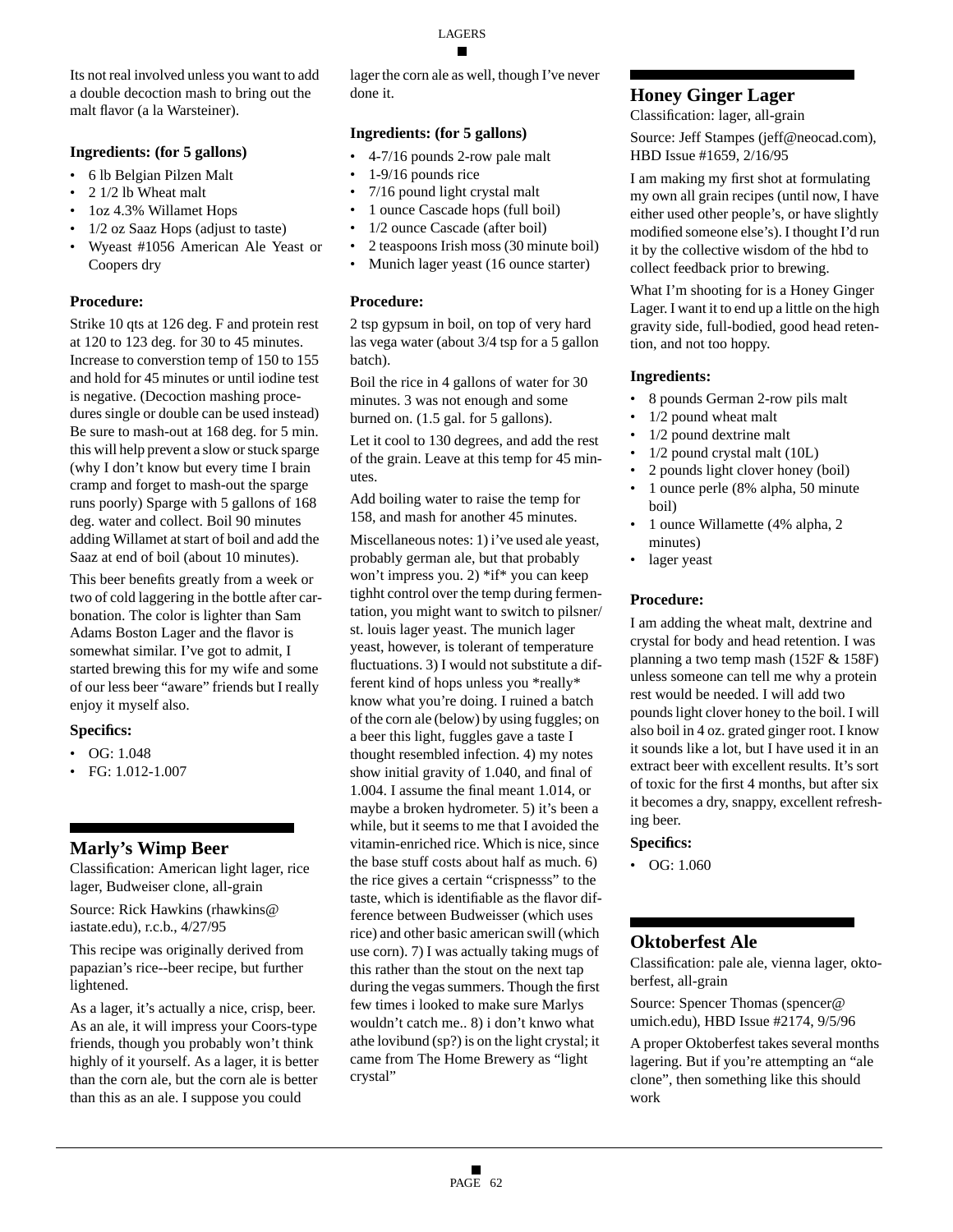# **Ingredients:**

- 6lbs light DME
- 0.5lb CaraMunich crystal (or 60L crystal if you can't find CaraMunich)
- 0.5lb CaraVienne crystal (or 20L crystal if you can't find CaraVienne)
- 2 oz Roasted barley (optional)
- 4 HBUs of Noble hops (Hallertau, Tettnang) for 60 min.
- 4 HBUs of Noble hops for 30 min.
- 4 HBUs of Noble hops for 15 min.
- Wyeast 1056

# **Procedure:**

Steep crushed crystal malt in 1 gallon of hot (160F) water for at least 30 minutes, and strain into boiling kettle.

For a full-volume boil, use the hopping schedule shown. For a 1/2-volume boil, double the first two hop additions.

Use a neutral ale yeast (e.g. Wyeast 1056), make a starter and ferment cool (65-68F) to minimize esters.

After bottling and conditioning, keep it in the fridge near 32F for as long as you can before drinking.

# **Lazy Saturday Lager**

Classification: lager, light lager, American lager, extract

Source: Bruce Ross (saxthorpe@aol.com), r.c.b., 8/31/96

I made the following light lager recipe one weekend when I was too lazy to make an all-grain batch. It turned out very nicely, after 1.5 months of lagering, and my American lager-loving friends drank it all in a very short time.

# **Ingredients: (10 gallons)**

- 9.00 lb. Light Malt Extract Syrup
- 2.50 lb. Cara-Pils Dextrine
- 2.50 lb. Munich Light
- 2.50 oz. Cz Saaz 3.6% 60 min
- 1.50 oz. Cz Saaz 3.6% 30 min
- 2.00 oz. Cz Saaz 3.6% 0 min (Added at end of boil and allowed to steep for 10- 15 minutes.)
- BR's Eastern European Lager yeast

# **Procedure:**

Water Evaporated during boil: 3.00 gal Add 13 gal of water to yield 10 gal of wort

1. Actual OG far less than planned due to lack of CHO extraction from specialty grains. (The program apparently calculated these grains like a full mash/sparge.) Next time should use 14 pounds of extract instead of 9.

2. Used 400 cc starter/5 gallons, of BR's Eastern European Lager yeast. Water was 10 gallons RO and 3 gallons bottled drinking water.

3. Fermented at 42-44F, took about 1 month. Secondary/lagered for about 1.5 months. Settled out nicely, never did filter or Polyclar, although would do so if bottling for competitions.

# **Specifics:**

- OG: 1.046
- FG: 1.012

# **Octoberfest**

Classification: vienna, maerzen, oktoberfest, amber lager, lager, all-grain

Source: Richard Hunter (rhunter4@ix.netcom.com), r.c.b., 7/3/96

I recently brewed an Octoberfest that is delicious.

# **Ingredients:**

- 5.5 lbs DWC Pilsner Malt
- 4 lbs. Great Western Munich (8L)
- 0.5 lbs. DWC Belgium Aromatic
- 0.5 lbs Hugh Baird Carastan (30L)
- 0.25 lbs.Domestic Cara-Pils
- 0.25 lbs. Hugh Baird Crystal (50L)
- 1.5 oz Tetnanger for 60 min (3.5%)
- 1.0 oz Styrian Goldings 30 min (5%)
- 1.0 oz Saaz 15 min (3.9%)
- Wyeast 2206: Bavarian

#### **Procedure:**

Mash schedule is a 50-60-70 (Celsius) step mash.

Primary 8 days at 50 deg. F. Secondary 20 days at 45 deg. F. Lagered at 33 deg F. for 6 weeks

# **Big Bang Pilsner Ale**

Classification: pilsner, lager, extract Source: Craig Brown (cbrown9@ix.netcom.com), r.c.b., 10/9/96

This beer is smooth, packs a punch etc. I cannot say enough good about it. Why Big Bang, brewed it for the 4th of July.

## **Ingredients:**

- 2 lbs Liquid extract
- 3 lbs DME
- 1 lbs Rice extract
- 1 1/2 oz Willamette for bittering
- 1/2 oz Willamette for dry hopping aroma
- American liquid Wyeast yeast

## **Procedure:**

Boiled 1 hour OG 1.042 at 72 degrees Added dry hops 3 days later when I moved the beer to a secondary fermenter. The dry hopping gives a unique taste and the beer is already at 3-4% alcohol to protect itself from hop contamination.